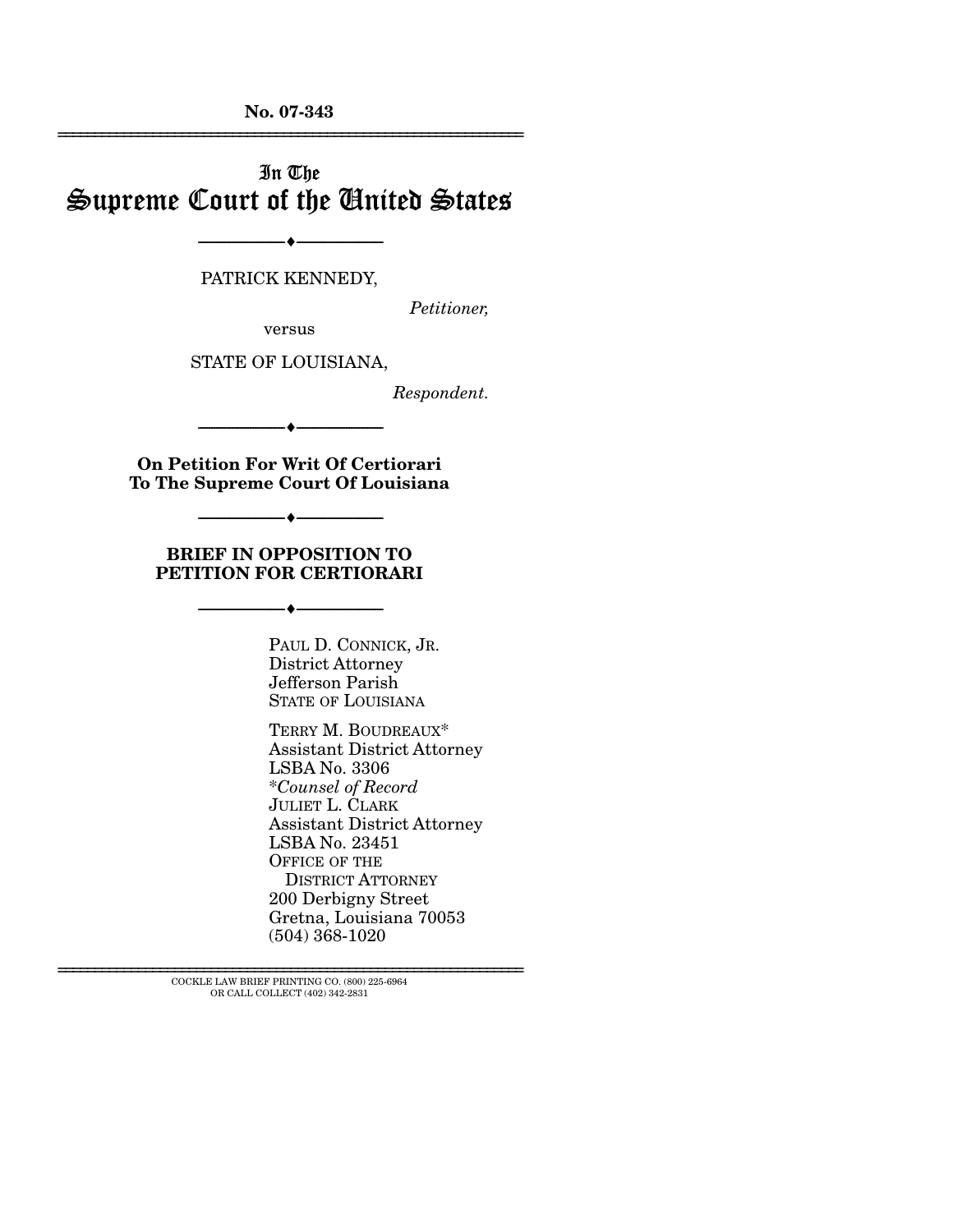## **CAPITAL CASE QUESTIONS PRESENTED FOR REVIEW**

1. Whether the Eighth Amendment's Cruel and Unusual Punishment Clause permits a State to punish the crime of rape of a child with the death penalty.

2. If so, whether Louisiana's capital rape statute genuinely narrows the class of such offenders eligible for the death penalty.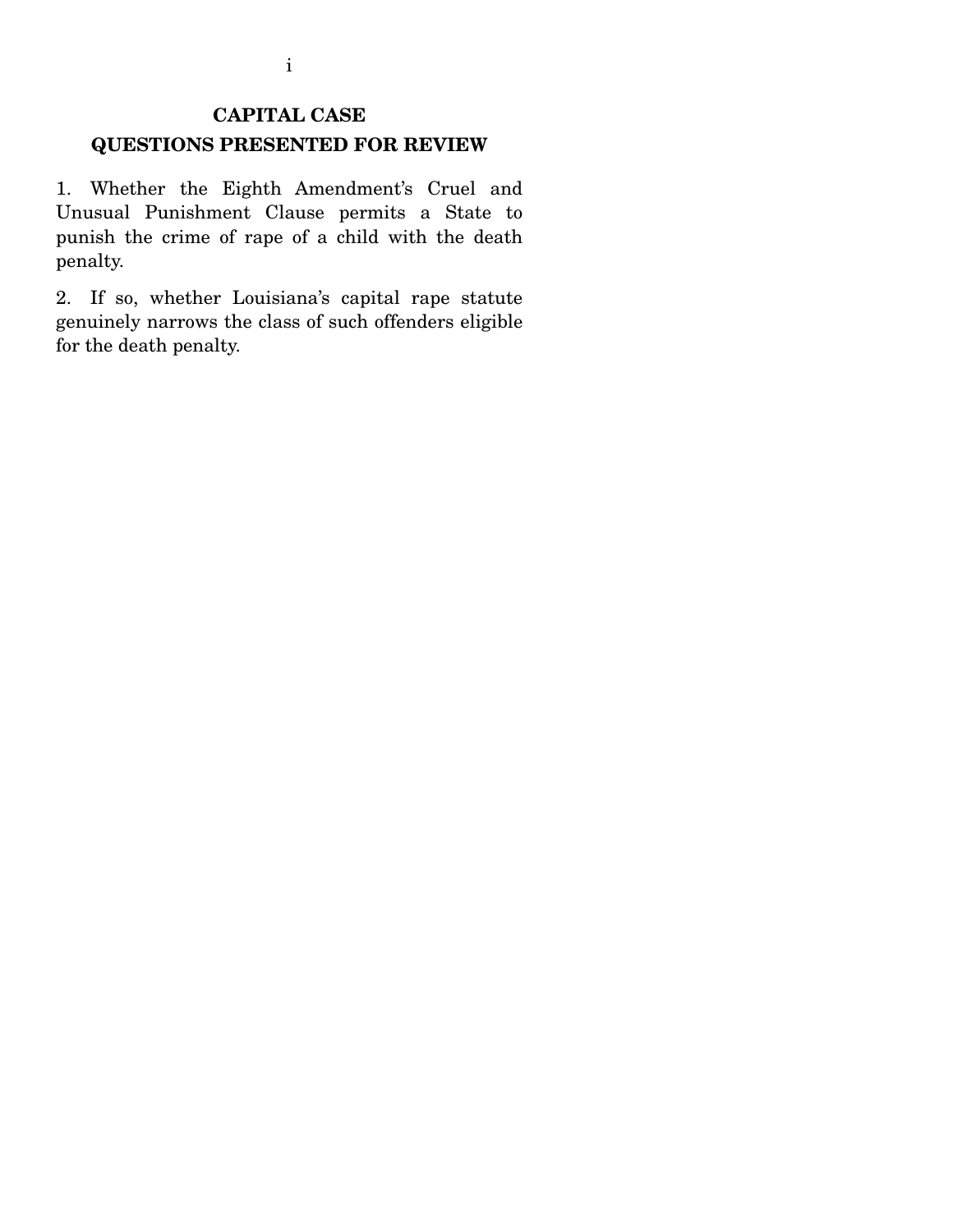# TABLE OF CONTENTS

# Page

| <b>QUESTIONS PRESENTED FOR REVIEW </b>                                                                                          | $\mathbf{i}$   |
|---------------------------------------------------------------------------------------------------------------------------------|----------------|
|                                                                                                                                 | ii             |
| STATEMENT OF JURISDICTION                                                                                                       | 1              |
| CONSTITUTIONAL AND STATUTORY PROVI-                                                                                             | 1              |
|                                                                                                                                 | $\overline{2}$ |
|                                                                                                                                 | 11             |
| The Eighth Amendment's Cruel and Un-<br>I.<br>usual Punishment Clause Permits a State<br>To Punish the Crime of Rape of a Child | 11             |
| II. Louisiana's Capital Rape Statute Genu-<br>inely Narrows the Class of Offenders Eli-                                         | 22             |
|                                                                                                                                 | 25             |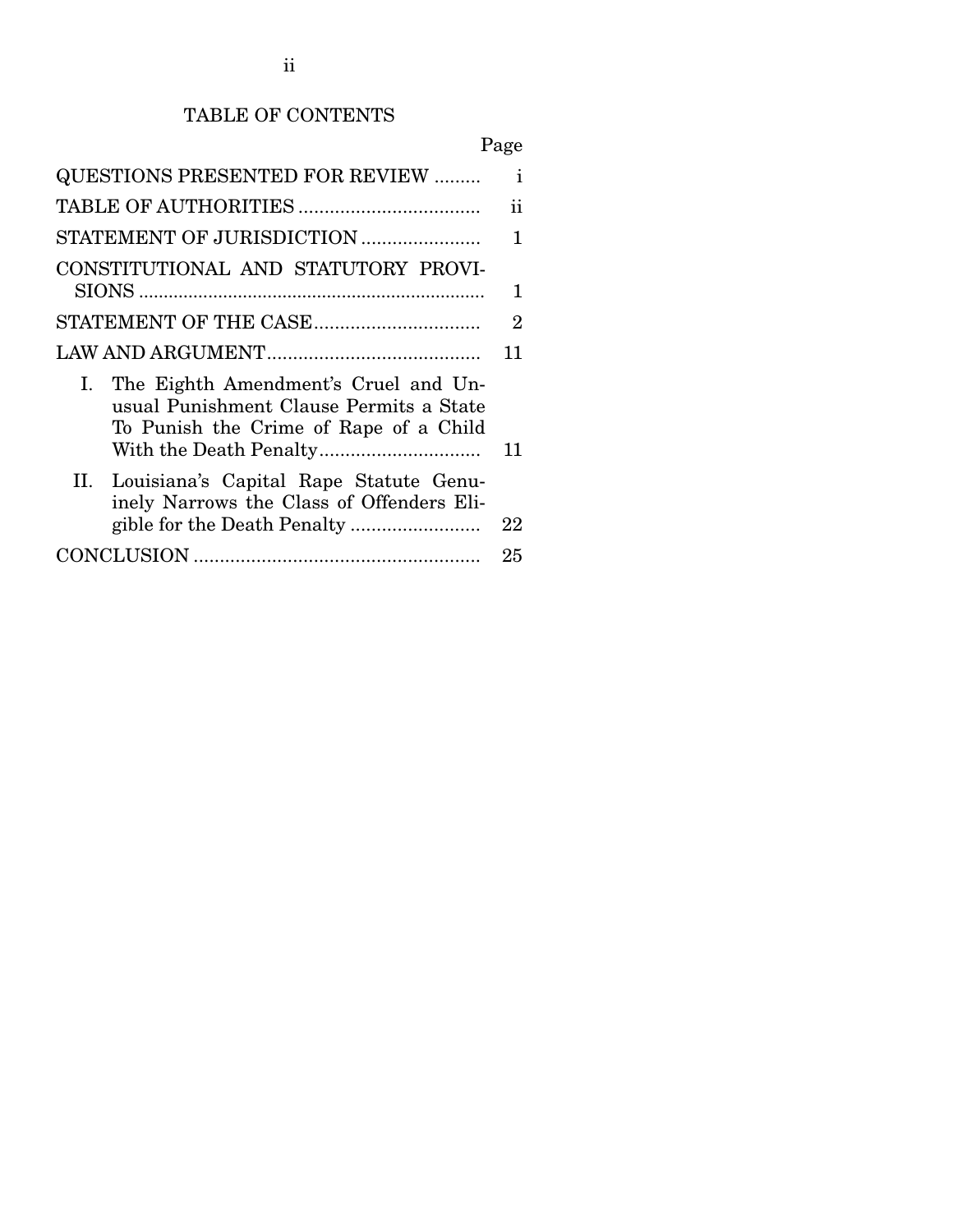## TABLE OF AUTHORITIES

## Page

## CASES

| Atkins v. Virginia, 536 U.S. 304 (2002) 14, 15, 16       |
|----------------------------------------------------------|
| Bethley v. Louisiana, 520 U.S. 1259 (1997)13, 16         |
| Coker v. Georgia, 433 U.S. 584 (1977) 12, 13, 14, 16, 17 |
| Gregg v. Georgia, 428 U.S. 153 (1976)12, 22              |
| Lowenfield v. Phelps, 484 U.S. 231 (1988)23              |
| Merrow v. State, 268 Ga. App. 47, 601 S.E.2d             |
| Penry v. Lynaugh, 492 U.S. 302 (1989)15                  |
| Roper v. Simmons, 543 U.S. 551 (2005)14, 15, 16, 20      |
| Stanford v. Kentucky, 492 U.S. 361 (1989) 14, 15, 20     |
| State v. Kennedy, 05-1981 (La. 5/22/07), 957             |
| State v. Wilson, 96-1392 (La. 12/13/96), 685             |
|                                                          |
| Weems v. United States, 217 U.S. 349 (1910) 12           |

### CONSTITUTIONAL PROVISION

|--|--|--|--|--|--|

### STATUTORY AUTHORITIES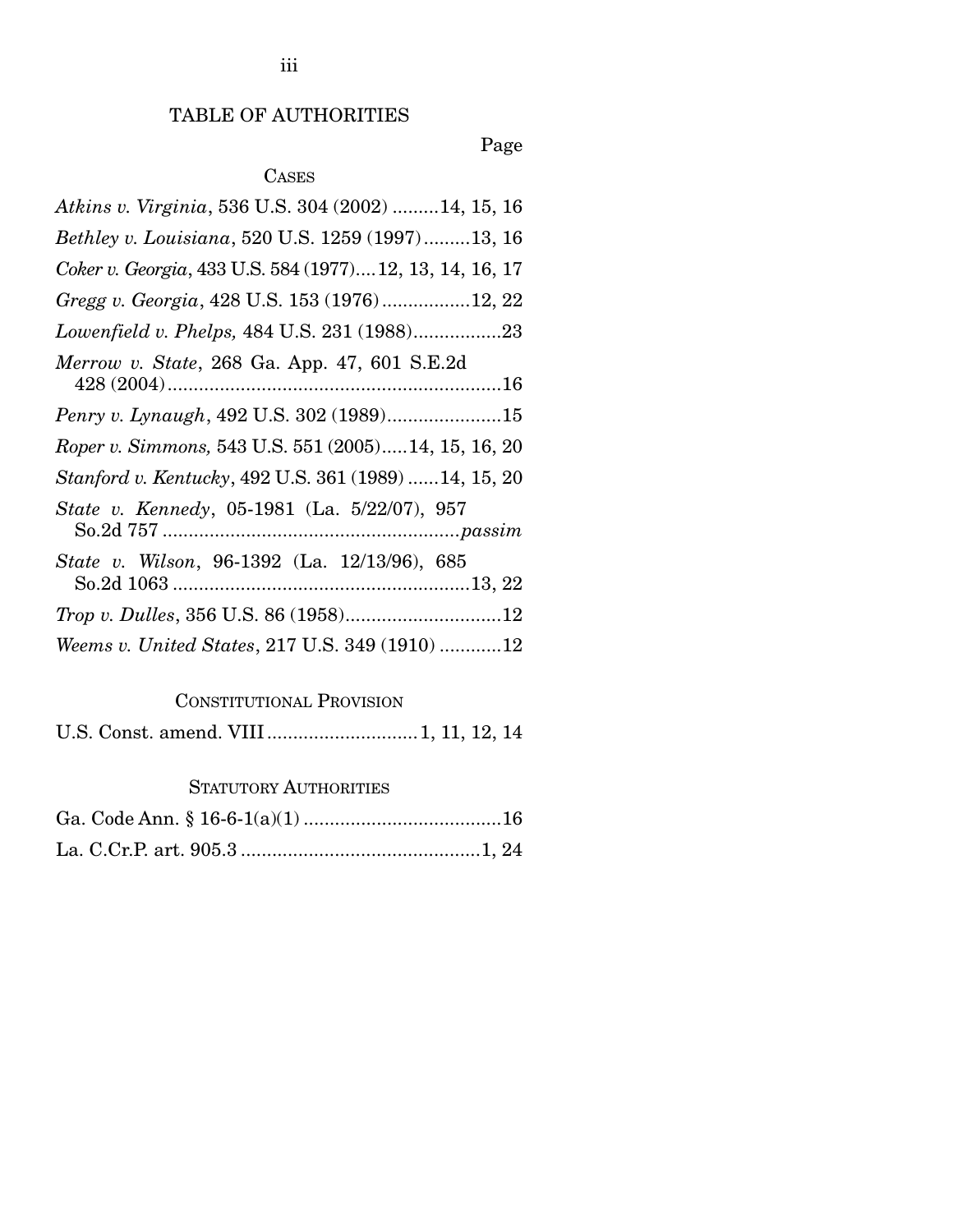iv

## TABLE OF AUTHORITIES – Continued

|                                                | Page |
|------------------------------------------------|------|
|                                                |      |
|                                                |      |
|                                                |      |
| Mont. Code Ann. § 45-5-503 (enacted 1997)16    |      |
|                                                |      |
| S.C. Code Ann. § 16-3-655(C)(1) (2006 Supp.)16 |      |
| Tex. Pen. Code § 12.42 (2007 Supp.)19          |      |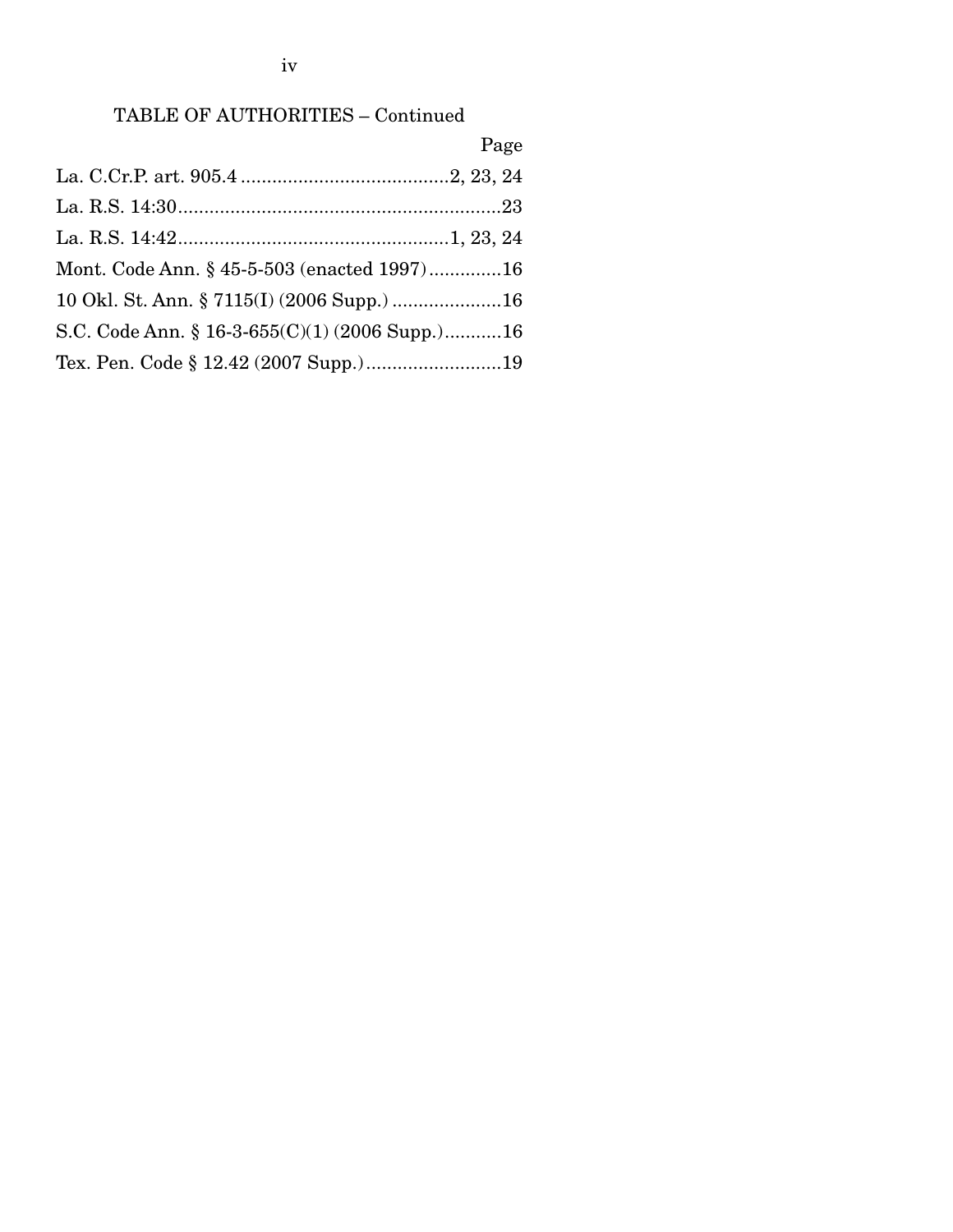#### **STATEMENT OF JURISDICTION**

Petitioner seeks to invoke the jurisdiction of this Court by way of a Petition For Writ of Certiorari through the authority of 28 U.S.C. 1257.

--------------------------------- ♦ ---------------------------------

#### **CONSTITUTIONAL AND STATUTORY PROVISIONS**

In addition to the Eighth Amendment to the Constitution of the United States, and the pertinent provisions of La. R.S. 14:42 set forth in petitioner's Petition for a Writ of Certiorari, the State of Louisiana supplies the Court with the following statutory provision:

#### **La. C.Cr.P. art. 905.3. Sentence of death; jury findings** provides:

A sentence of death shall not be imposed unless the jury finds beyond a reasonable doubt that at least one statutory aggravating circumstance exists and, after consideration of any mitigating circumstances, determines that the sentence of death should be imposed. The court shall instruct the jury concerning all of the statutory mitigating circumstances. The court shall also instruct the jury concerning the statutory aggravating circumstances but may decline to instruct the jury on any aggravating circumstance not supported by evidence. The court may provide the jury with a list of the mitigating and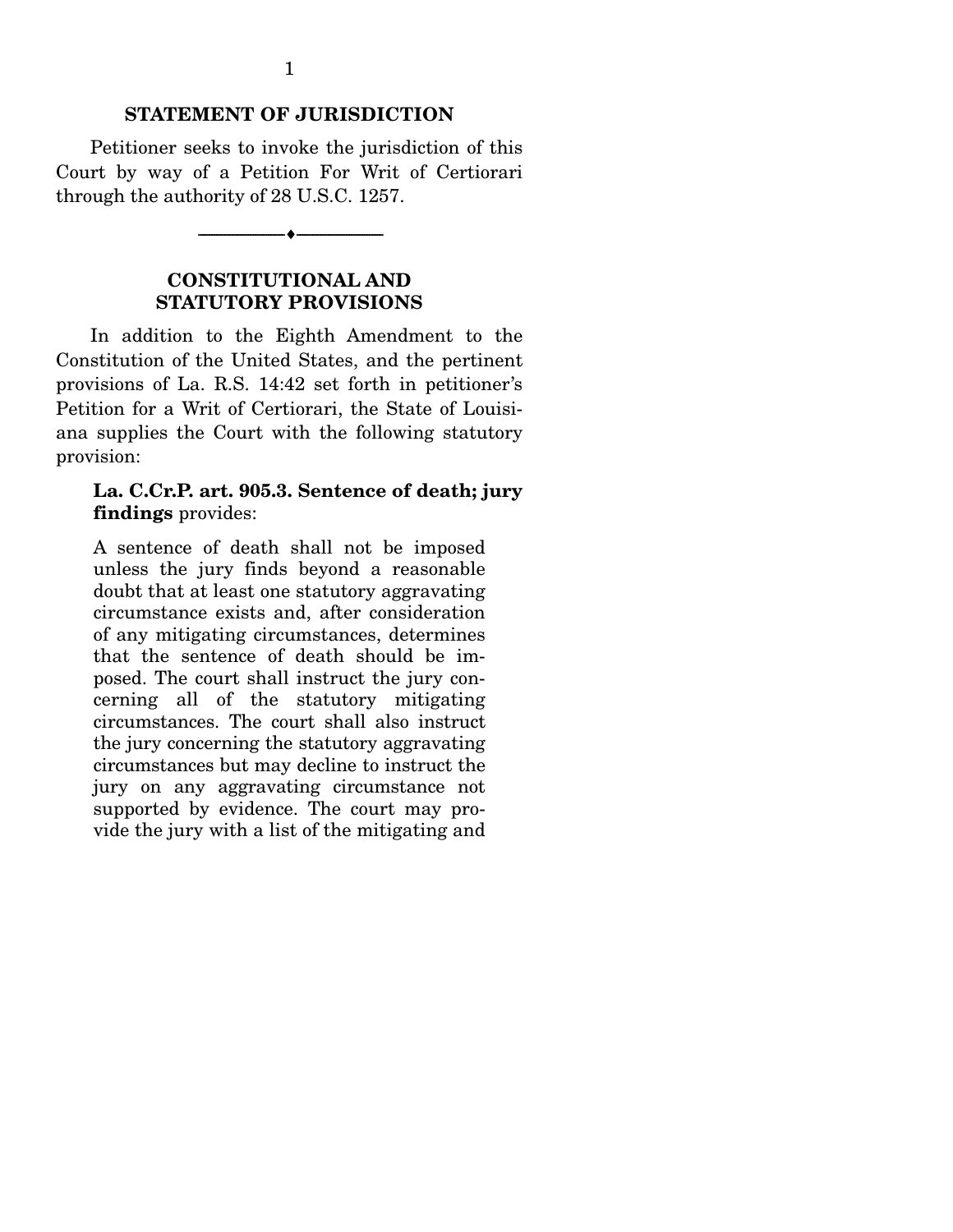aggravating circumstances upon which the jury was instructed.

**La. C.Cr.P. art. 905.4. Aggravating circumstances** provides in pertinent part:

A. The following shall be considered aggravating circumstances:

(1) The offender was engaged in the perpetration or attempted perpetration of aggravated rape . . .

(10) The victim was under the age of twelve years.

 $\overbrace{\hspace{2.5cm}}$   $\overbrace{\hspace{2.5cm}}$ 

### **STATEMENT OF THE CASE**<sup>1</sup>

 Petitioner was indicted by a Jefferson Parish grand jury for one count of capital aggravated rape of a child under twelve, a violation of La. R.S. 14:42. Petitioner was tried, convicted and sentenced to death. His conviction and sentence were affirmed by the Louisiana Supreme Court. *State v. Kennedy*, 05- 1981 (La. 5/22/07), 957 So.2d 757, reh. denied (La. 6/29/07).

 At 9:18 in the morning on March 2, 1998, Patrick Kennedy called 911 to report that his eight-year-old

<sup>&</sup>lt;sup>1</sup> The testimony and evidence presented at the trial in this matter are recounted in greater detail in the Louisiana Supreme Court's opinion in *State v. Kennedy*, 05-1981 (La. 5/22/07), 957 So.2d 757, 761-773.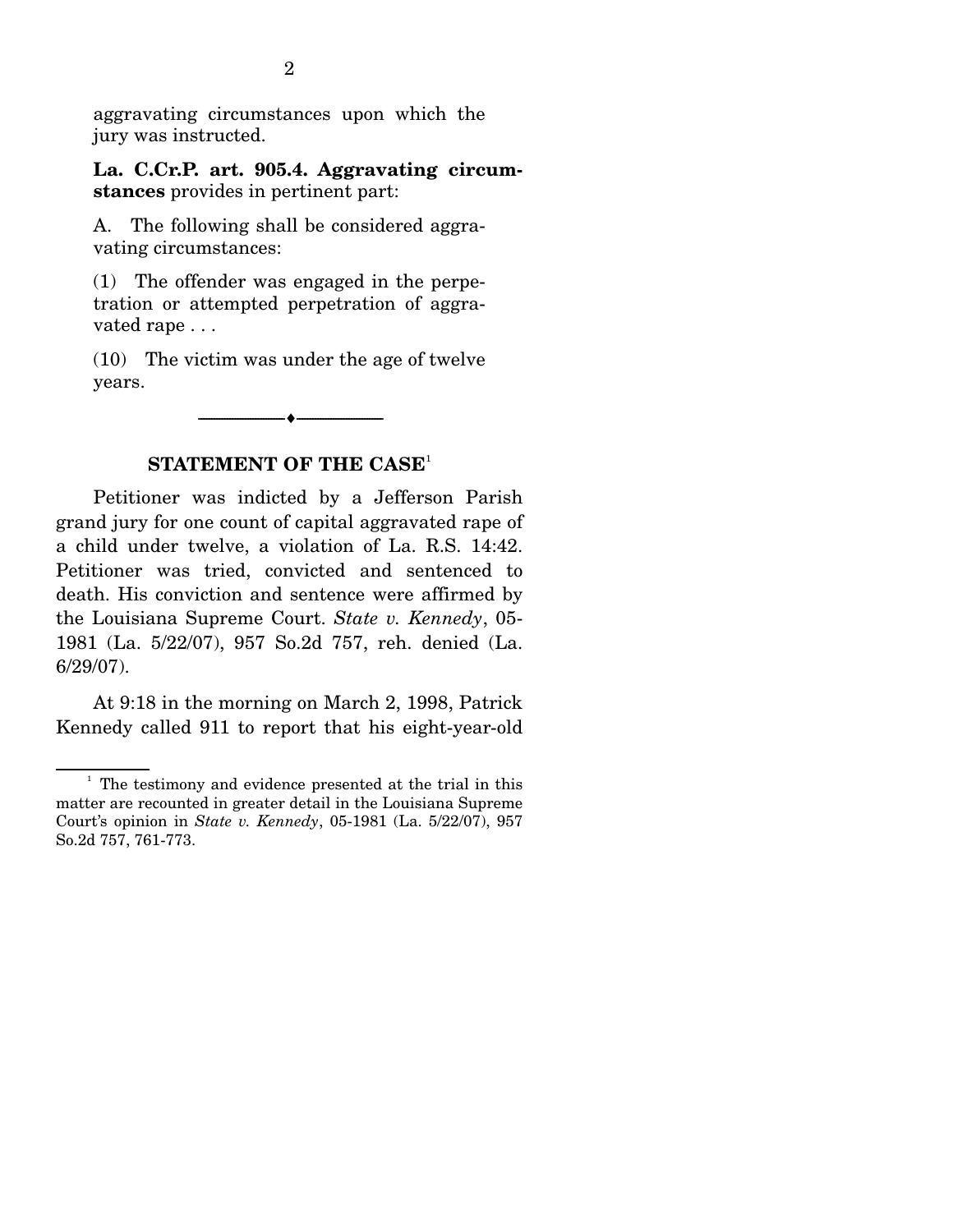step-daughter, L.H. had just been raped.<sup>2</sup> Kennedy advised the 911 operator that L.H. said she had been dragged from her garage to the side yard by two neighborhood boys who then raped her. Kennedy claimed to have seen one of the boys riding away from the house on a bicycle. However, a sheriff 's deputy who immediately responded to the complaint from a location only a block away from the defendant's residence, did not see anyone fleeing on a bicycle. The deputy, who arrived on the scene while the defendant was still talking to the 911 operator, noticed that the crime scene in the yard was inconsistent with a rape having occurred there: a dog was sleeping undisturbed nearby and only a small patch of coagulated blood was found in otherwise undisturbed long grass.

 The defendant led the deputy to the victim's bedroom, where she was lying on the bed in her room, wearing a t-shirt, and wrapped in a bloody cargo blanket. The defendant, who was wiping his hands with a bloody towel, advised the deputy that he had previously placed the victim in the bathtub in order to clean her, after carrying her like an infant from the side-yard to the residence. The deputy noticed that the defendant had no blood on his clothes. He also noticed that when he attempted to question the victim, the defendant kept trying to answer the questions for her. L.H. eventually indicated that she

<sup>&</sup>lt;sup>2</sup> Kennedy later told detectives that he had kept the victim home from school that morning because she vomited after eating breakfast, and that his wife left for work at 5:30 that morning.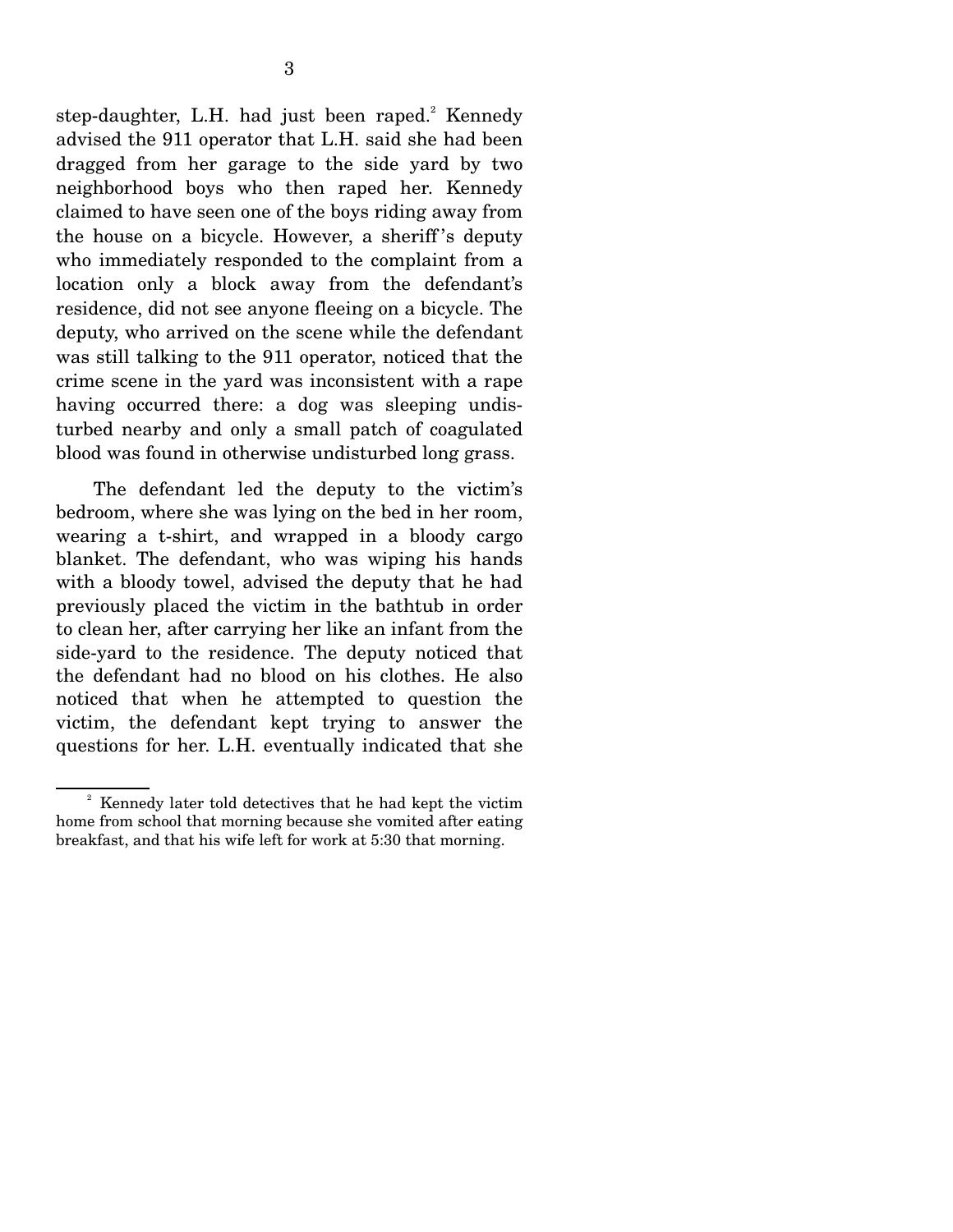was selling Girl Scout cookies in the garage with her younger brother when two boys dragged her from the garage and one raped her.

 When Emergency Medical Services ("EMS") arrived at the residence, Kennedy was found with a basin filled with water which he was using to wipe off L.H.'s genital area. When EMS field supervisor Stephen Brown told him to stop, Kennedy removed the basin, but returned to the room when Brown attempted to question the victim about what happened in order to determine what medical procedures were necessary. Kennedy intervened and provided an account of the incident in the victim's presence.<sup>3</sup> L.H. was transported to Children's Hospital, where she underwent surgery to repair a vaginal injury which had resulted in profuse bleeding.<sup>4</sup> No seminal fluid or spermatozoa was found on any of the swabs taken from the victim at the hospital.

 Detectives assigned to investigate the offense caused the neighborhood to be canvassed for a suspect and a bicycle Kennedy described in statements to

<sup>3</sup> Later, when the lead investigator interviewed the victim at the hospital, the defendant was present, and prompted her to include that the attacker had an earring, and noted that they had seen the attacker cutting grass in the neighborhood previously.

<sup>4</sup> Dr. Scott Benton testified that L.H.'s perineal body was torn all the way from the posterior fourchette, where the vagina normally ends, to the anus. Additionally, a laceration to the left wall of L.H.'s vagina separated her cervix from the back of her vagina, causing her rectum to protrude into her vagina.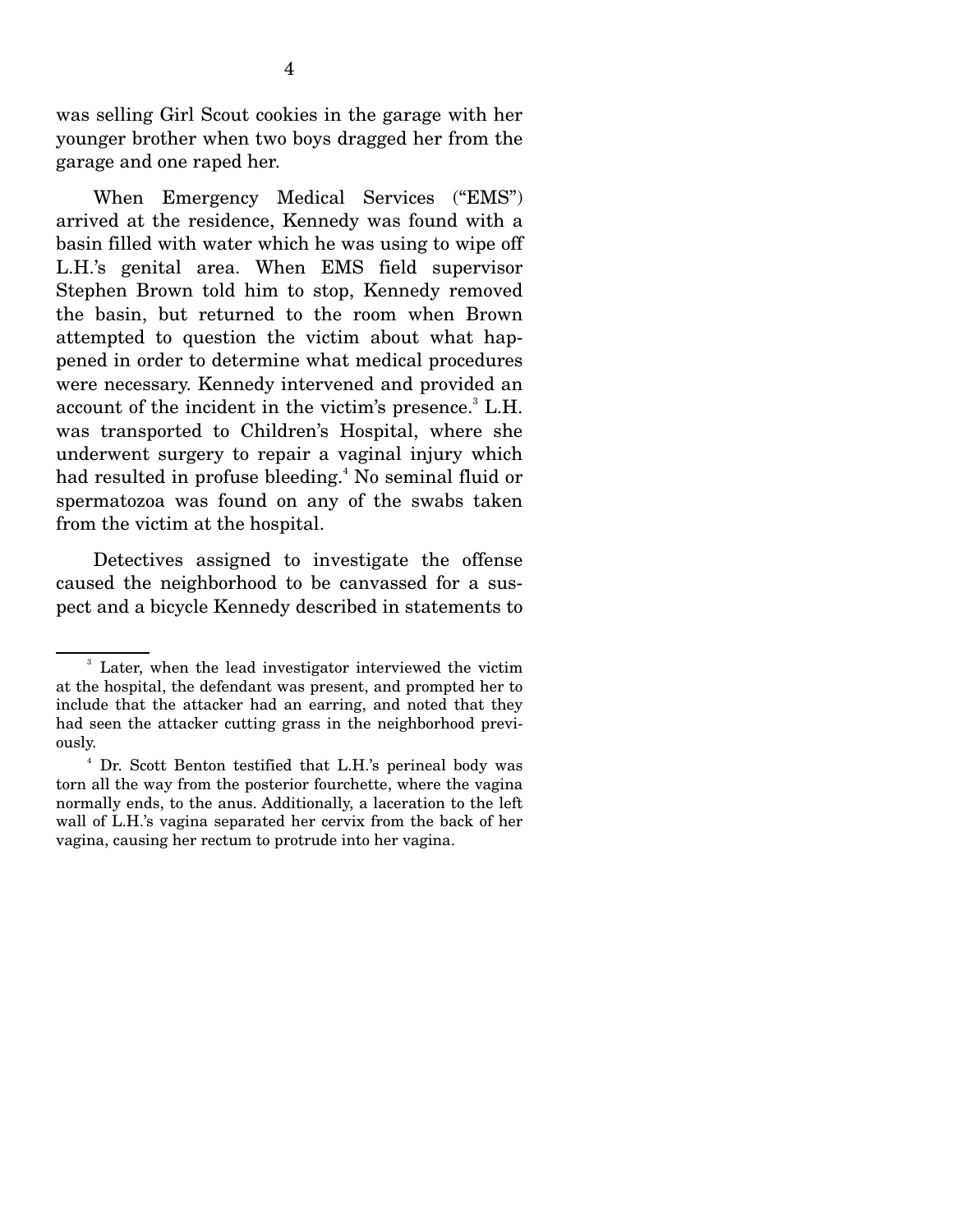detectives. A detective took Kennedy to a local K-Mart in an attempt to locate a bicycle similar to the one he described. However, Kennedy picked out a regular bike with straight handlebars as a similar bicycle, when he had originally described a ten-speed bicycle with the handle bars turned up. On March 3, 1998, Detective Florida Bradstreet interviewed the defendant in connection with her discovery of a bike belonging to sixteen year-old Devon Oatis. The blue, gearless bicycle was found in tall grass behind the apartment where Oatis resided. It was described by Detective Bradstreet as covered with spider webs, rusted, with flat tires, and inoperable. It appeared to have been there for some time as the grass underneath it was indented and dead. The defendant positively identified this bicycle as the one on which he saw the subject ride away. Contrary to his earlier description of the bicycle, before he identified a similar bicycle at K-Mart, this bicycle was not a tenspeed with handle bars turned up, but was a regular bicycle with straight handlebars. Oatis was later ruled out as a subject because his physical description did not match those given by the victim and defendant and because his bicycle was inoperable.

 In the meantime, the victim continued to claim that two boys on a bicycle pulled her from the garage and one of them raped her in the yard. Dr. Benton testified that medical records showed that the victim told all hospital personnel this same version of the rape while she was at the hospital, but that she told one family member that the defendant raped her. In addition, several days after the rape, the victim was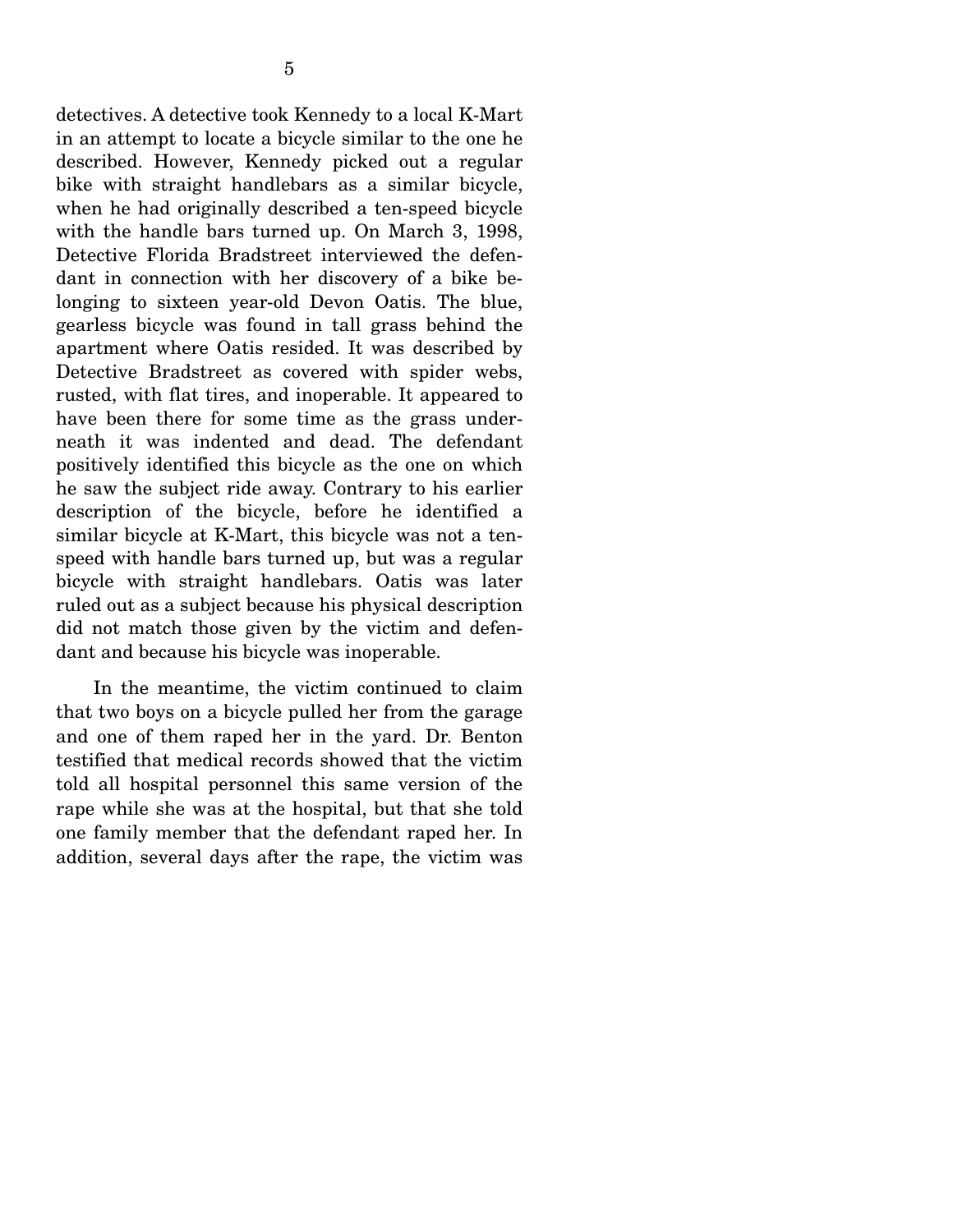interviewed by psychologist Barbara McDermott, and the videotaped interview was introduced by the defense at trial. This interview lasted for three hours over two days.<sup>5</sup> During the interview, the victim said she was playing in the garage with her brother when she was approached by a boy who asked her about Girl Scout cookies. After a long delay, she said she fell off a ledge at the end of the garage and the boy pulled her by the legs across the concrete into the neighbor's yard with the other boy following them. She was trying to grab the grass while he was dragging her. The boy then pulled down his pants and her shorts, placed his hand over her mouth, and "stuck his thing in [her]." She forgot what both boys looked like and did not remember what either boy had on, though she thought one had on a black shirt and blue jeans. She did not remember anything after that until the ambulance arrived. Dr. McDermott questioned the victim thoroughly and argumentatively on each element of the victim's story, telling the victim her story did not make sense. For example, Dr. McDermott asks the victim why she did not suffer abrasions from being dragged across concrete by her legs, and asks her why she did not scream if the attacker's hand was not placed over her mouth until they reached the neighboring yard.

<sup>&</sup>lt;sup>5</sup> The Louisiana Supreme Court described the McDermott interviews in detail its opinion in *Kennedy*, 957 So.2d at 765. The first day was devoted primarily to collecting personal and familial history, while the victim was questioned about the rape on the second day.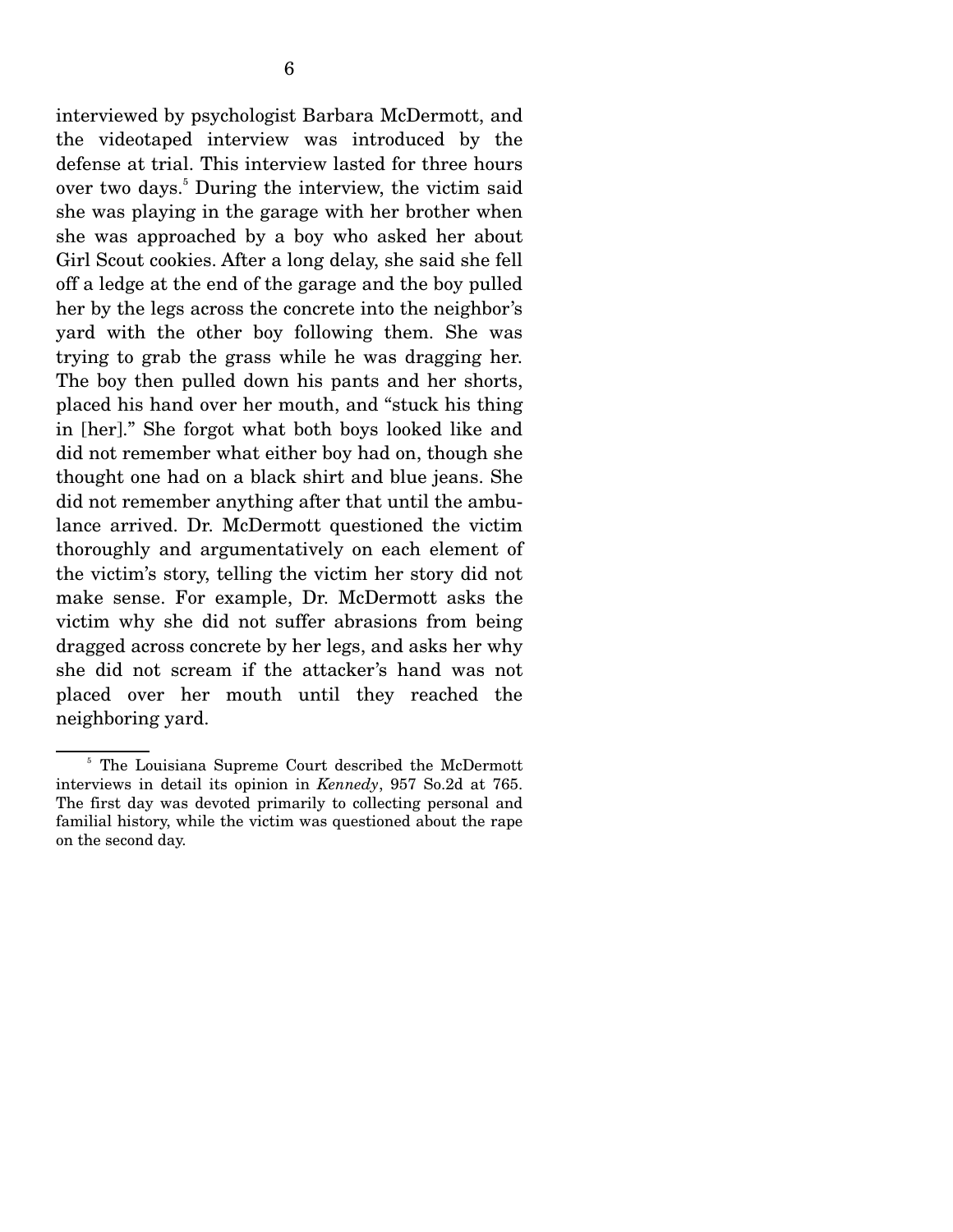Despite the victim's version of events, the focus of the investigation began to shift toward the defendant. On March 4, 1998, the police learned about calls the defendant made to his employer on March 2, 1998, hours before he called 911. Alvin Arguello, chief dispatcher for the A. Arpet Moving Co., Patrick Kennedy's employer, testified that when he arrived for work on the morning of March 2, 1998, which was generally around 6:15 a.m., there was a message from Kennedy indicating he would not be available to work that day. Kennedy called Arguello again between 6:30 and 7:30 a.m., sounding nervous, to ask him how to get blood out of a white carpet. Kennedy told Arguello that his step-daughter "had just become a young

lady."6

 On March 9, 1998, the police also found out that Kennedy called B&B Carpet Cleaning at 7:37 a.m. on March 2, 1998 to request urgent carpet cleaning to remove blood stains, almost two hours before he called 911 to complain that the victim had just been raped. Rodney Madere, owner of B&B Carpet Cleaning, testified at trial that the defendant, whom he identified by caller ID, called him at 7:37 a.m. on March 2, to schedule an urgent carpet cleaning job to remove bloodstains. A photograph of the caller ID box from B&B Carpet Cleaners was introduced at trial. Lester Theriot, an employee of B&B testified that Madere called him before 8:00 on the morning of

<sup>&</sup>lt;sup>6</sup> Arguello could not recall whether Kennedy said his niece or his daughter had "just become a young lady."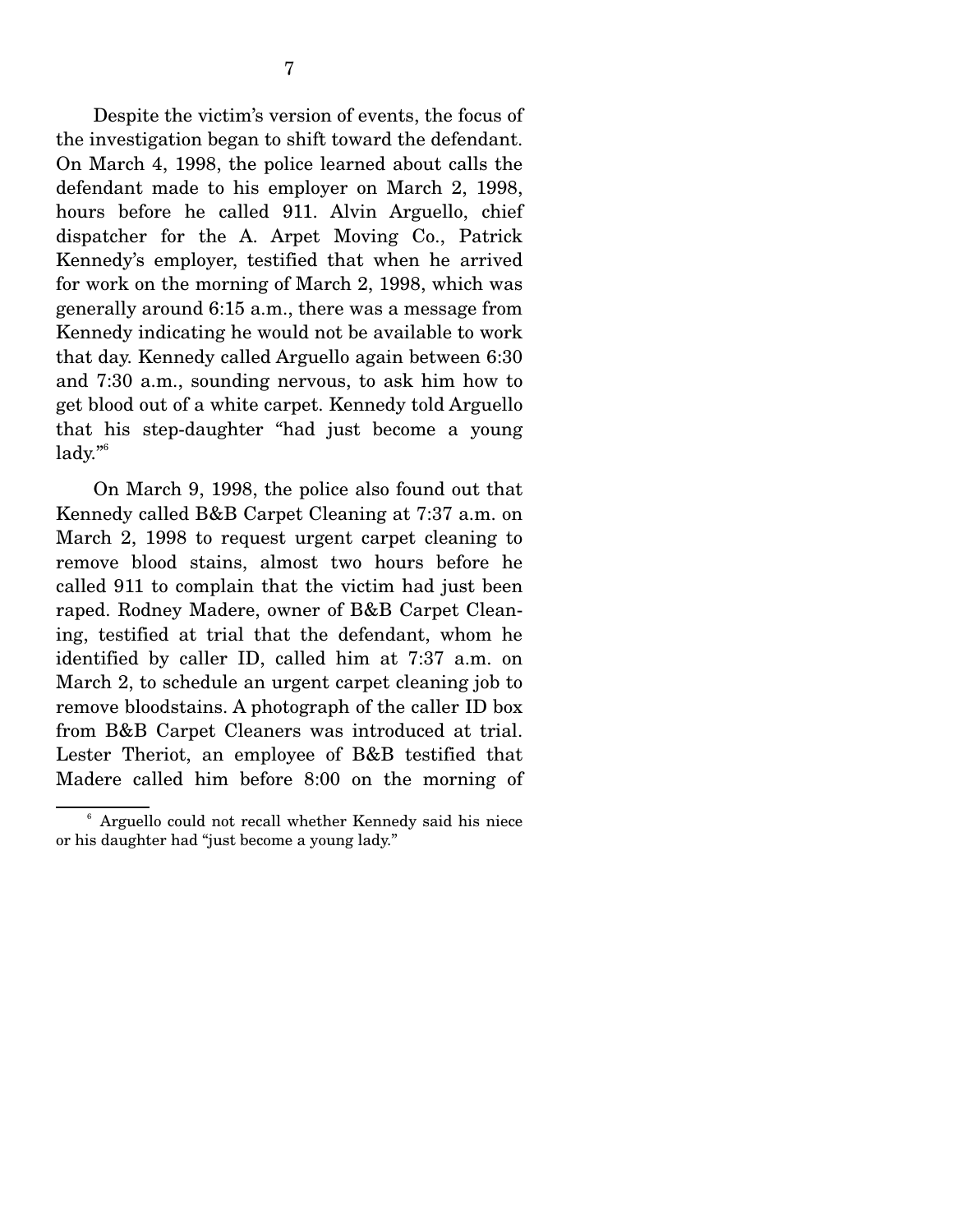March 2, 1998, and told him to report immediately to the defendant's home, but he did not get there until after he dropped his son off at school. When he arrived, he could not get into the home because the police and an ambulance were present.

 These calls indicated that the rape occurred much earlier in the morning than reported by the defendant, that he had waited several hours before calling 911, and that he was attempting to clean up evidence of the crime in the meantime. The police also became aware of physical evidence that the crime scene had actually been cleaned. Pursuant to search warrants issued on March 4, 5, 7, and 8, 1998, luminol testing presumptively established the presence of blood on carpeting in areas of the home as reflected in photographs and sketches introduced at trial. A large area of carpet at the foot of the victim's bed was identified in this manner, and a stain was observed on the subfloor following the removal of the carpet and padding. Police also found a one gallon jug container labeled "SEC Steam Low Foam Extraction Cleaner" in the garage, and a pail and two towels were recovered from the bathroom sink.

 Samples of several of these items from these locations were subsequently tested by Drs. Henry Lee and Michael Adamowicz of the Connecticut State Police Forensic Science Lab in 1998. Dr. Lee testified that liquid dilution demonstrated that someone had attempted to clean some bloodstains from some of the carpet samples. Dr. Adamowicz found the victim's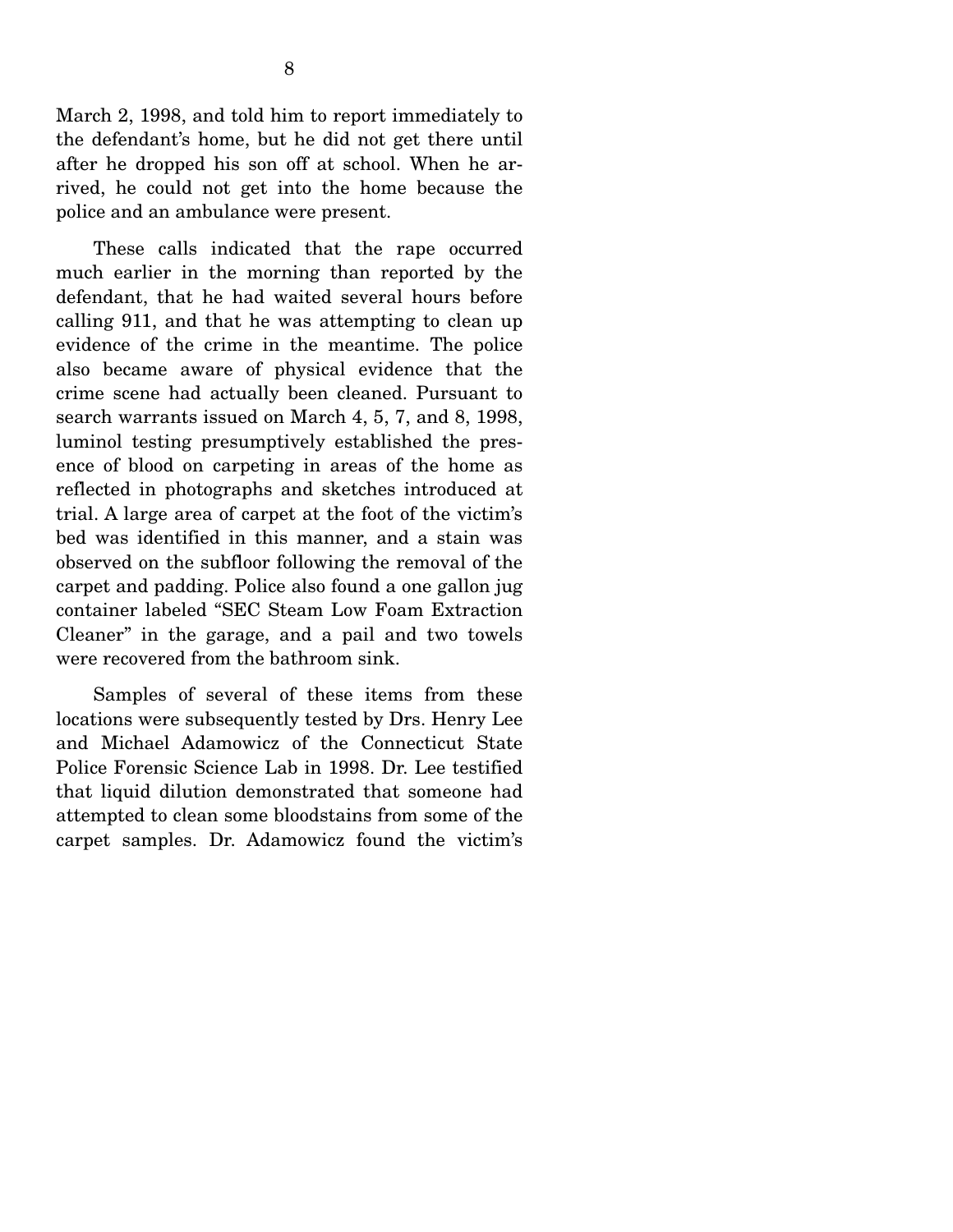DNA on some carpet samples, the cargo blanket, and a towel.

 Dr. Lee testified regarding the absence of evidence confirming the defense's theory that the victim was raped in the yard as she initially stated. He examined the shirt and shorts the victim was wearing for any grass or soil stains but could not find any, indicating that the victim was not dragged through the grass as she initially claimed. He also did not find any abrasion marks consistent with being dragged. He opined that blood staining on the back of the victim's shorts was consistent with the shorts being placed on the victim after she was raped. He also examined the victim's underwear and found a blood transfer stain on the back of them and did not find any grass or soil stains on them. He examined photographs of the crime scene outside and found nothing to indicate that a struggle had taken place, as there were no depressions in the grass and only a small blood stain sitting on top of the grass, indicating a low velocity dripping, suggesting that the blood had been planted there.

 The victim's mother, C.H., testified at trial that she married the defendant in 1998. After the rape, the victim was removed from her custody for approximately one month because she had permitted the defendant, who was in jail, to maintain phone contact with the victim. C.H. testified that soon after the victim was returned to her custody, the victim for the first time reported to her that defendant had raped her. She testified that the victim was in the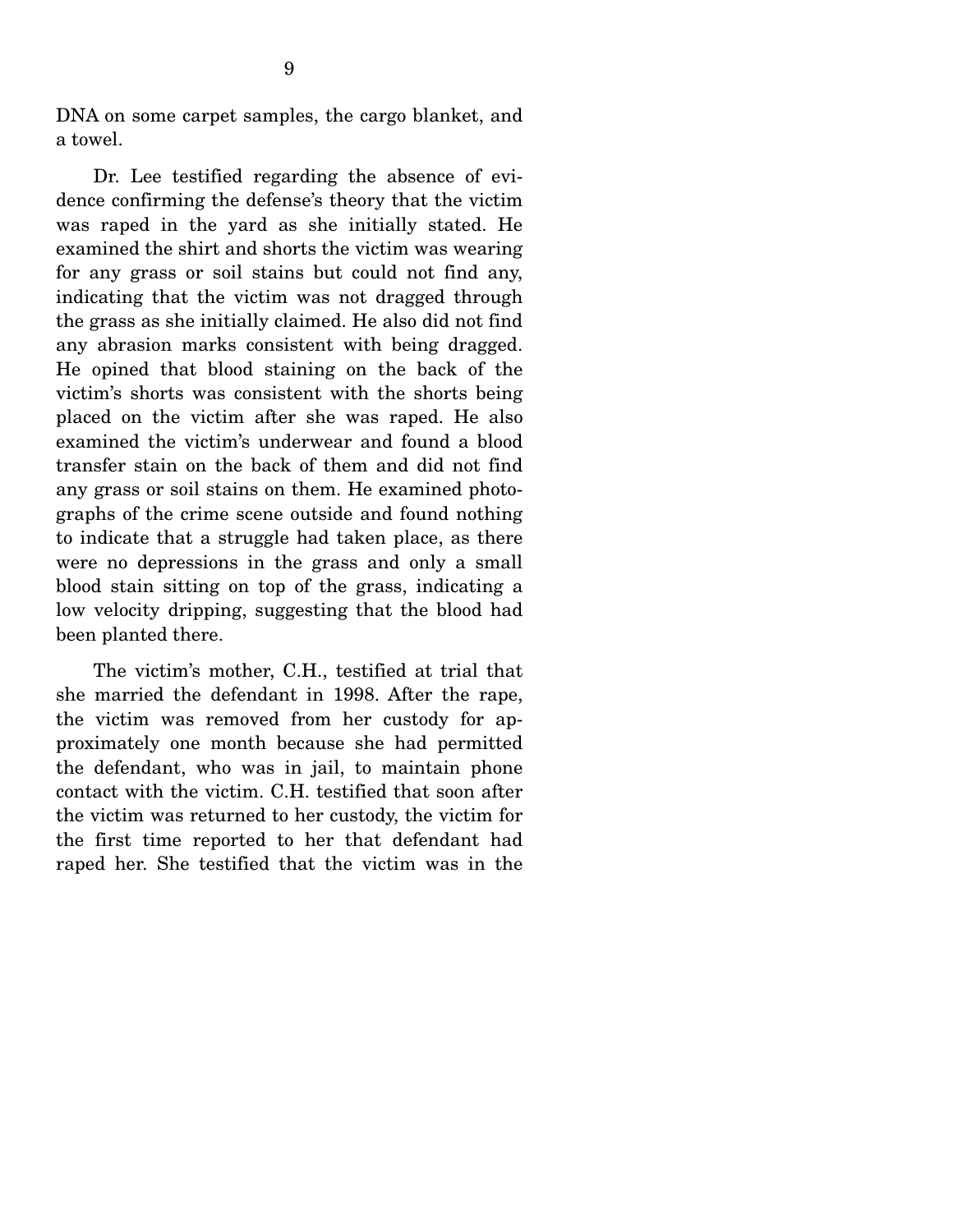room she shared with her younger brother, crying as her mother had never seen her cry before. After she allowed the victim to come sleep in her room, the victim told her that she could not hold it in anymore, and that that the defendant was the one who raped her.

 The victim, who was eight when raped and nearly fourteen years old at the time of trial, testified that she woke up to find Kennedy on top of her. The victim testified that she was interviewed by Amalee Gordon on December 16, 1999. The defense stipulated to the admissibility of the videotape of this interview, which was played for the jury. On the videotape, the victim states that she woke up one morning and Kennedy was on top of her. He raped her, saw that she was bleeding, and called the police after informing her that she had better tell them the story he made up. The victim could not recall what the story was. She stated that it happened in her room, on her bed, with the defendant's hand covering her eyes, while her shorts were off and the defendant was naked. After she was raped, the victim said she fainted and did not remember anything until the ambulance arrived to take her to the hospital.

 After this videotape was played, the victim remained on the stand and testified on direct and cross-examination. The victim testified that she originally said two black boys raped her, but that this wasn't true. She said Kennedy told her to say this. She was not downstairs, in the garage, or outside of the house when the rape occurred. After Kennedy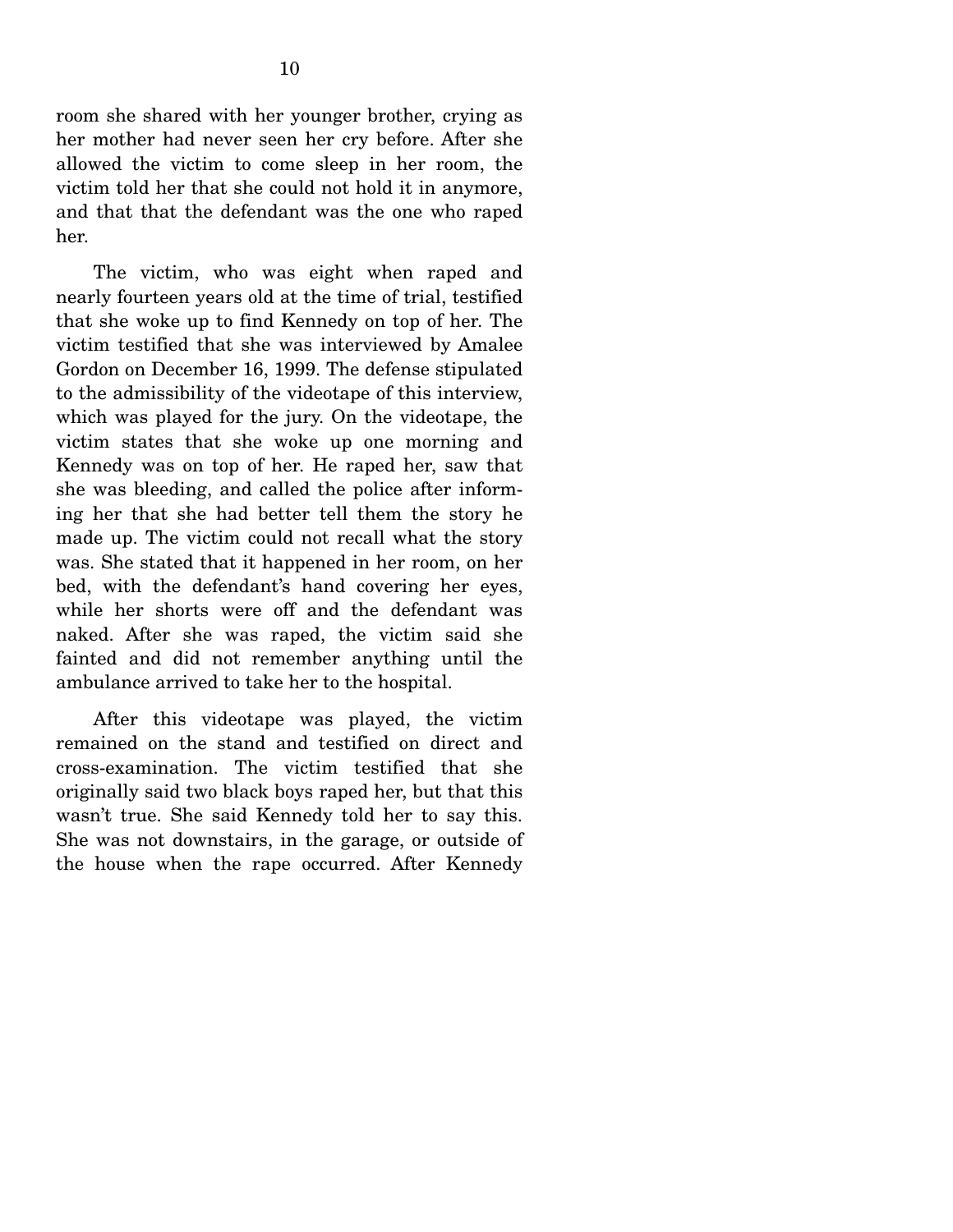raped her, he left the room and returned carrying orange juice with pills chopped up in it. He gave it to her. She recalled hearing him on the phone telling his boss that his daughter had become a young lady and he couldn't come to work. She also recalled the defendant carrying her into the hall bathroom, where she threw up in the tub. The police came to the house, and she was taken to the hospital where she was given medicine that put her to sleep.

 On cross-examination, the victim testified that she remembered telling police and people at the hospital that someone else did this to her, that after the rape the defendant did not live with them anymore, that she had to leave her mother and brother and go live with another family for awhile and this was upsetting to her, and that she first told her mother that the defendant was the one that raped her right before the interview with Amalee Gordon.

#### **LAW AND ARGUMENT**

--------------------------------- ♦ ---------------------------------

#### **I. The Eighth Amendment's Cruel and Unusual Punishment Clause Permits a State To Punish the Crime of Rape of a Child With the Death Penalty.**

 In his petition for writ of certiorari, petitioner argues that the Louisiana Supreme Court erred in determining that a sentence of death is not disproportionate or excessive punishment for the rape of a child. He argues that the Louisiana Supreme Court's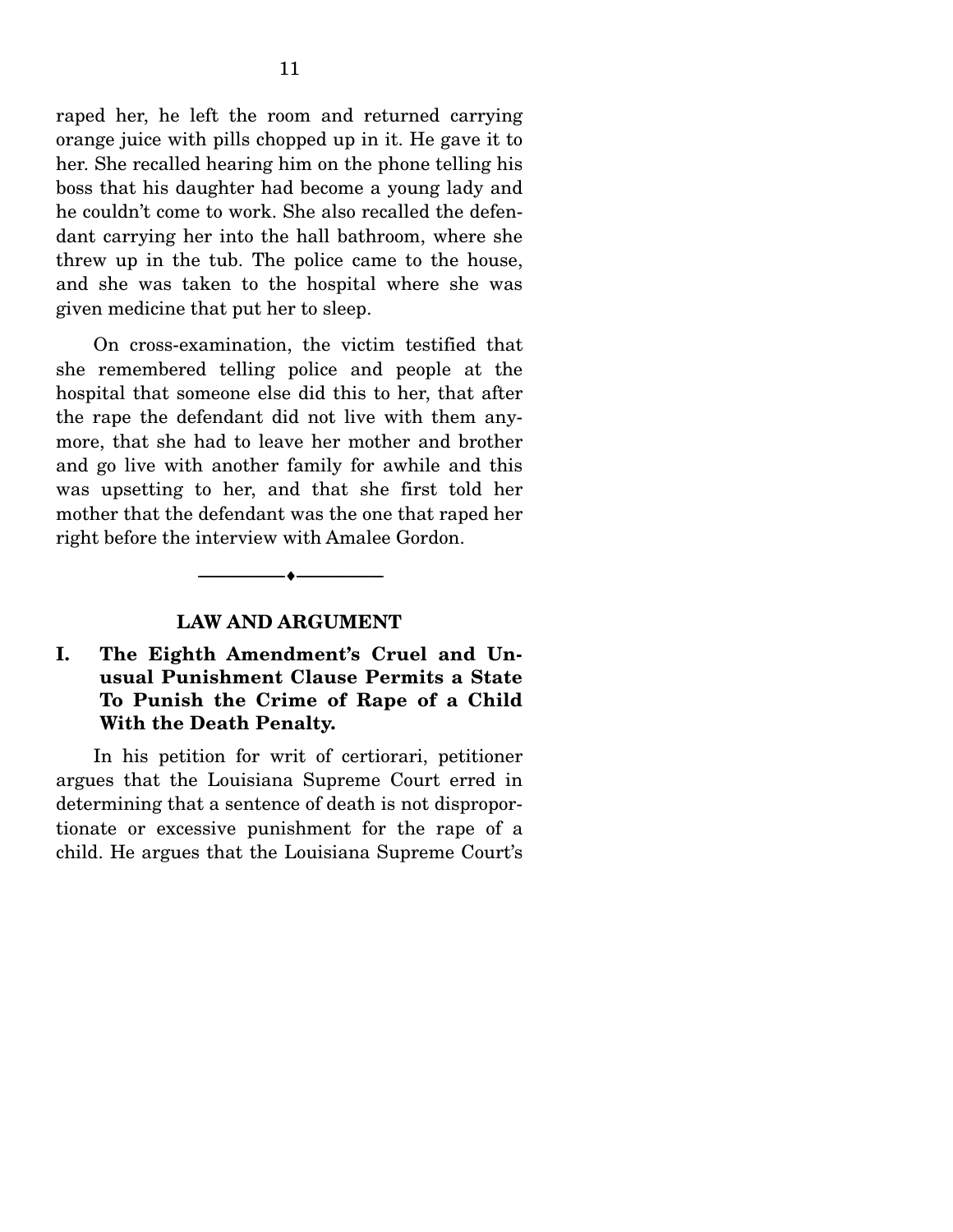decision in the instant case cannot be reconciled with this Court's decision in *Coker v. Georgia*, 433 U.S. 584 (1977). He further contends that objective indicia of national consensus supporting this penalty do not exist. Certiorari should be denied on this issue as the Louisiana Supreme Court correctly determined that the death penalty is not excessive punishment for the rape of a child, and that it is supported by objective indicia of national consensus.

 The Eighth Amendment to the United States Constitution provides that "[e]xcessive bail shall not be required, nor excessive fines imposed, nor cruel and unusual punishments inflicted." U.S. Const. amend. VIII. The Eighth Amendment's prohibition of cruel and unusual punishments is "progressive, and . . . not fastened to the obsolete, but may acquire meaning as public opinion becomes enlightened by a humane justice." *Weems v. United States*, 217 U.S. 349, 366-67 (1910). "The Amendment must draw its meaning from the evolving standards of decency that mark the progress of a maturing society." *Trop v. Dulles*, 356 U.S. 86, 101 (1958). A punishment is excessive and unconstitutional under the Eighth Amendment if it (1) makes no measurable contribution to acceptable goals of punishment and hence is nothing more than the purposeful and needless imposition of pain and suffering; or (2) is grossly out of proportion to the severity of the crime. *Gregg v. Georgia*, 428 U.S. 153 (1976) (affirming the death sentence for first-degree murder).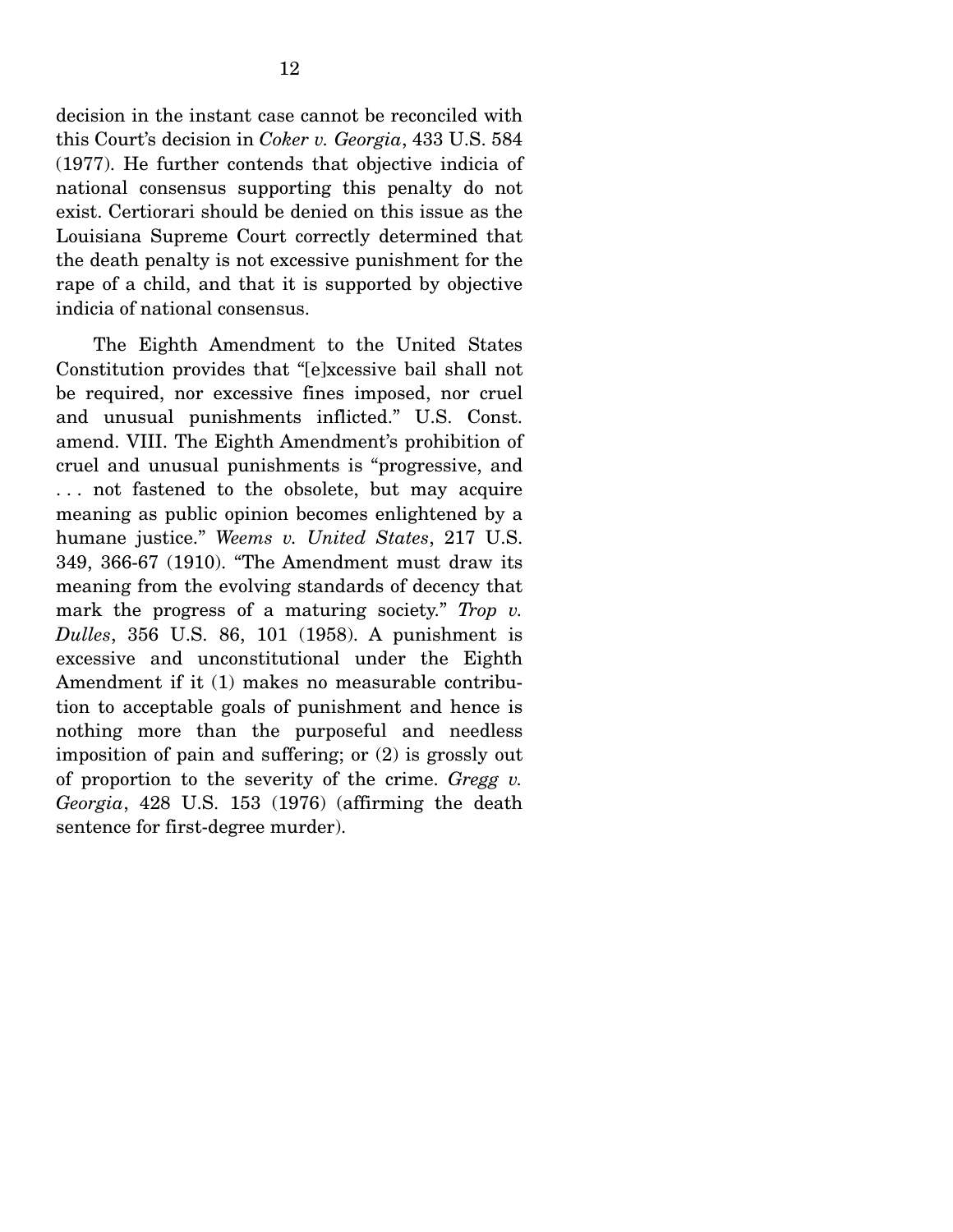In *Coker v. Georgia*, 433 U.S. 584, 97 S.Ct. 2861, 53 L.Ed.2d 982 (1977), this Court found death to be a disproportionate penalty for the rape of an adult woman.7 The plurality opinion stated: "Although rape deserves serious punishment, the death penalty, which is unique in its severity and irrevocability, is an excessive penalty for the rapist who, as such and as opposed to the murderer, does not take a human life." *Coker*, *supra* at 585. However, as the Louisiana Supreme Court noted in the instant case, the plurality was referring to the rape of an adult woman, and not the rape of a child, as evidenced by the fourteen references to the rape of an "adult woman" found either in the plurality opinion, concurring opinion, or dissenting opinion. *State v. Kennedy*, 05-1981 (La. 5/22/07), 957 So.2d 757, 781; citing *State v. Wilson*, 96-1392 (La. 12/13/96), 685 So.2d 1063, cert. denied sub. nom. *Bethley v. Louisiana*, 520 U.S. 1259 (1997).

<sup>7</sup> *Coker* was decided by this Court in a plurality opinion. Justice White announced the judgment of the Court, joined by Justices Stewart, Blackmun, and Stevens. Justice Brennan and Justice Marshall filed separate concurring opinions finding the death penalty to be cruel and unusual punishment in all circumstances. Justice Powell concurred in the judgment in part and dissented in part, finding that death is disproportionate punishment for the crime of raping an adult woman where, as in this case, the crime was not committed with excessive brutality and the victim did not sustain serious or lasting injury. Chief Justice Burger dissented, joined by Justice Rehnquist, concluding that he would leave to the States the task of legislating in this area of the law.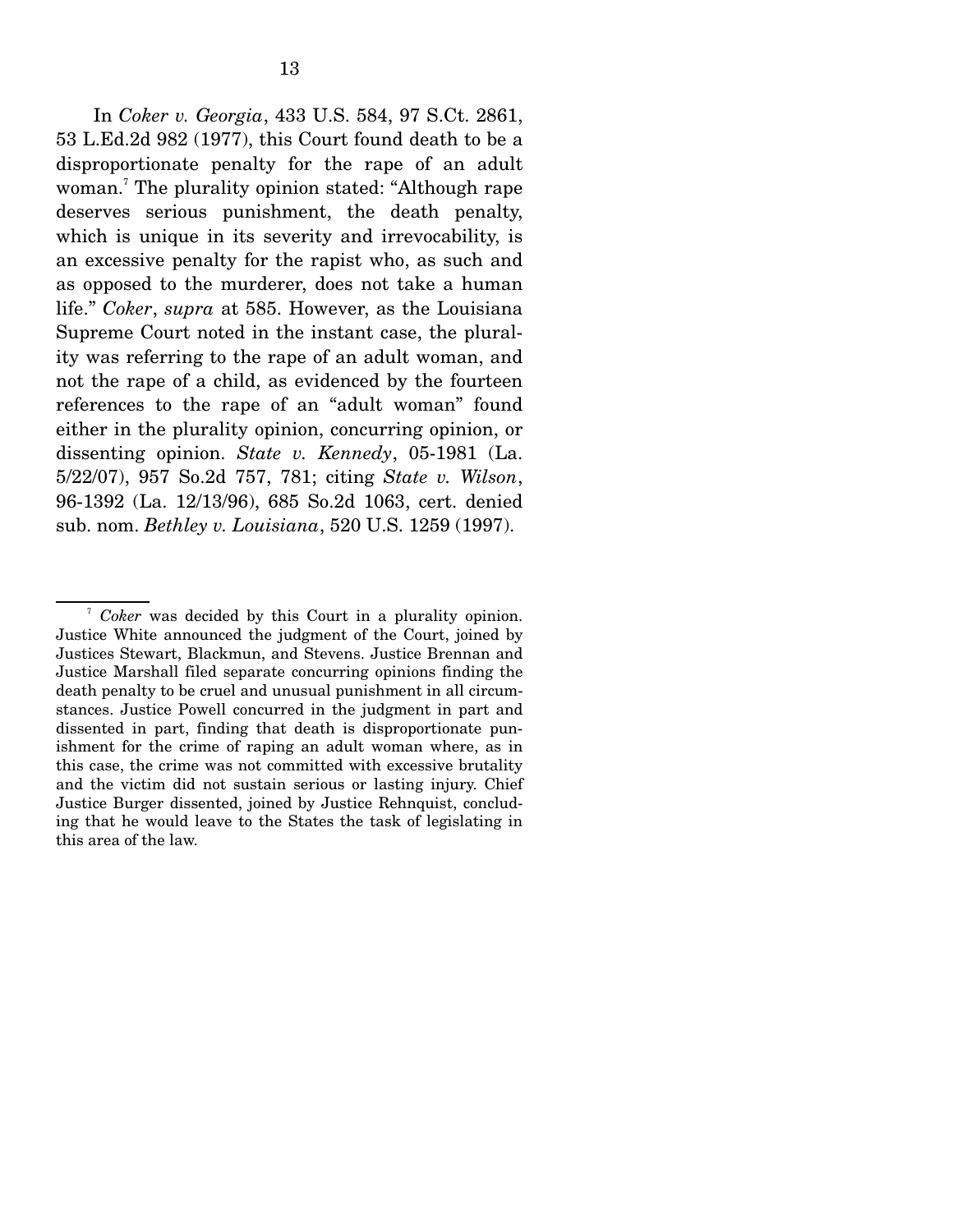The Louisiana Supreme Court addressed the question in the context of this Court's Eighth Amendment jurisprudence, as most recently expressed in the decisions of *Atkins v. Virginia*, 536 U.S. 304 (2002) (exempting mentally retarded persons from capital punishment) and *Roper v. Simmons,* 543 U.S. 551 (2005) (exempting from capital punishment all defendants under the age of 18 years at the time of commission of a capital crime). The beginning point is a review of objective indicia of consensus, as expressed in particular by the enactments of legislatures that have addressed the question, which data provides essential instruction. The second part of the analysis involves the exercise of this Court's independent judgment in determining whether the death penalty is a disproportionate punishment for the rape of a child under twelve years of age.<sup>8</sup>

 The Louisiana Supreme Court correctly recognized that the first part of this test involves more than simply a numerical counting of which states among the thirty-eight jurisdictions permitting

<sup>&</sup>lt;sup>8</sup> The Louisiana Supreme Court noted that in *Stanford v. Kentucky*, 492 U.S. 361 (1989), this Court held that the Court's independent judgment had no bearing on the acceptability of a particular punishment under the Eighth Amendment. However, *Atkins* and *Roper* reaffirmed the Court's view prior to *Stanford v. Kentucky*, *supra*, that "the Constitution contemplates that in the end our own judgment will be brought to bear on the question of the acceptability of the death penalty under the Eighth Amendment." *Roper*, 543 U.S. at 563, 125 S.Ct. at 1191-92 (quoting *Atkins*, 536 U.S. at 312, 122 S.Ct. 2242, 153 L.Ed.2d 335 (quoting *Coker*, 433 U.S. at 597, 97 S.Ct. at 2868)).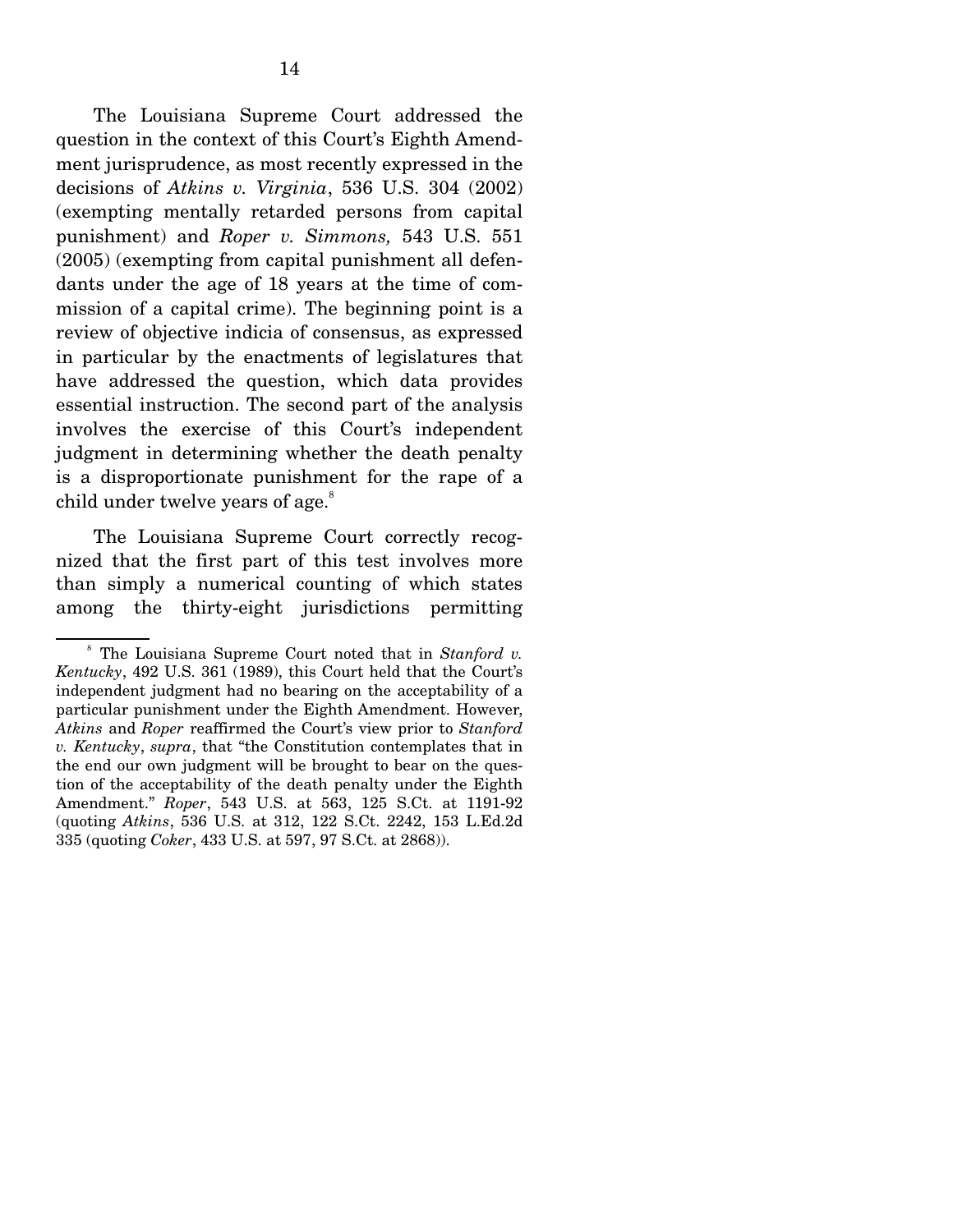capital punishment stand for or against a particular capital prosecution. This Court has also taken into account the direction of any change in this respect. In *Atkins*, this Court noted with respect to the number of states that had abandoned capital punishment for the mentally retarded following the Court's decision in *Penry v. Lynaugh*, 492 U.S. 302 (1989) (Eighth Amendment does not bar execution of the mentally retarded) (overruled by *Atkins*), "it is not so much the number of these States that is significant, but the consistency of the direction of change." *Atkins*, 356 U.S. at 315. In *Roper*, this Court reinforced the importance of the direction of change to its analysis, finding the fact that five states (four through legislative enactment and one through judicial decision), that had allowed the death penalty for juveniles prior to *Stanford* now prohibited it, constituted a significant trend toward the abolition of the juvenile death penalty. The *Roper* Court concluded that,

[a]s in *Atkins*, the objective indicia of consensus in this case – the rejection of the juvenile death penalty in the majority of States; the infrequency of its use even where it remains on the books; and the consistency in the trend toward abolition of the practice, provide sufficient evidence that today our society views juveniles, in the words of *Atkins* used respecting the mentally retarded, as "categorically less culpable than the average criminal."

*Roper*, 543 U.S. at 567.

 In the second part of the test, this Court considers whether capital punishment for a particular class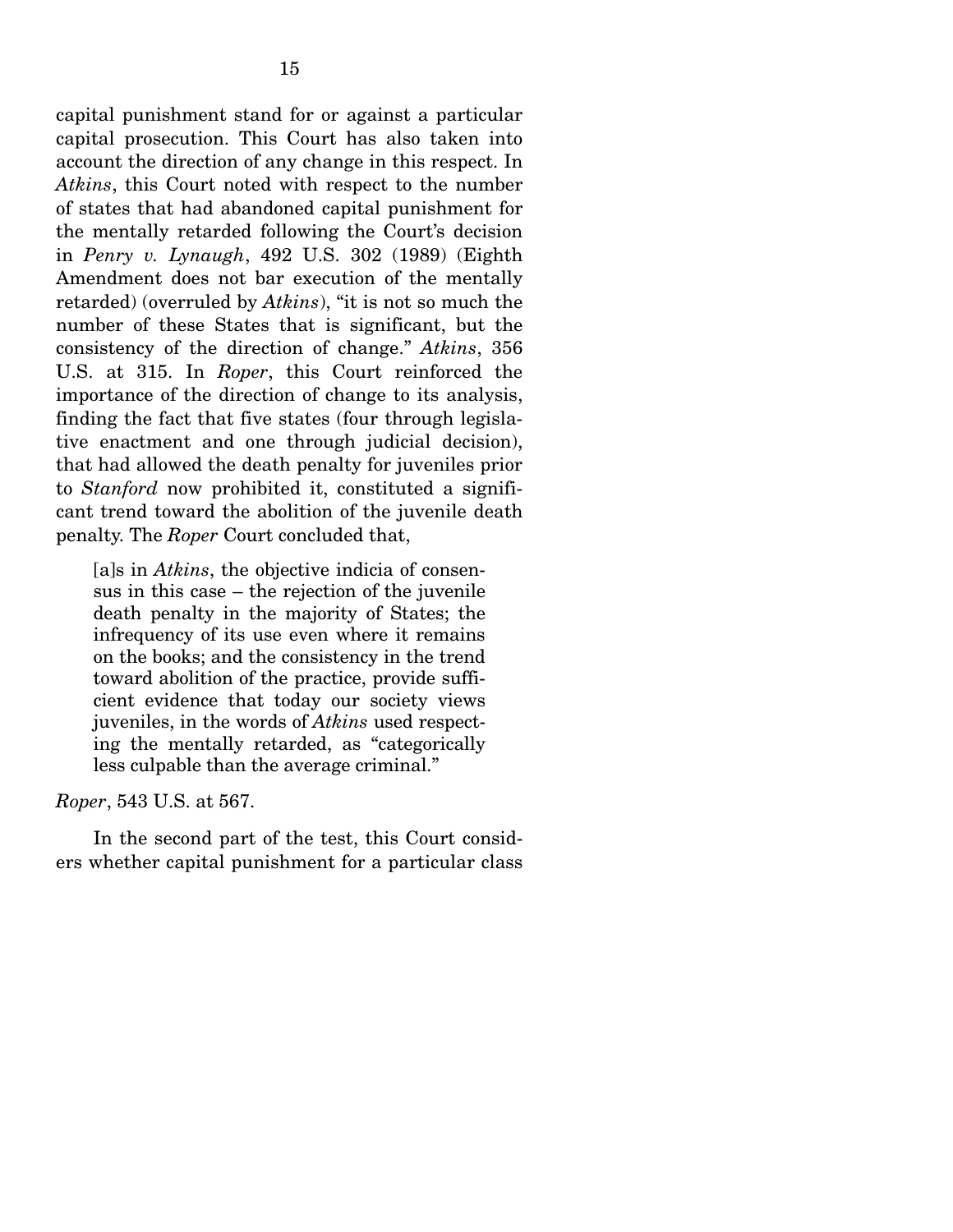of offenders serves the twin social goals of deterrence and retribution, limiting capital punishment to "those offenders who commit 'a narrow category of the most serious crimes' and whose extreme culpability makes them 'the most deserving of execution.'" *Roper*, 543 U.S. at 568 (quoting *Atkins*, 536 U.S. at 319).

 Considering the first part of this test, five states, Montana, Georgia, Oklahoma, South Carolina and Texas have enacted legislation prescribing capital punishment for child rape since this Court denied certiorari in *Bethley v. Louisiana*, 520 U.S. 1259 (1997). Montana enacted its child rape capital punishment statute in 1997. Oklahoma and South Carolina adopted their laws in 2006. Texas adopted its law in 2007. The capital child rape statutes of Montana, Oklahoma, South Carolina, and Texas all require proof that the defendant previously had been convicted of sexual assault of a child before he becomes death eligible. See 10 Okl. St. Ann. § 7115(I) (2006 Supp.); Mont. Code Ann. § 45-5-503; S.C. Code Ann.  $§ 16-3-655(C)(1) (2006 Supp.).$ 

 With respect to Georgia, the Louisiana Supreme Court noted that it has persistently reenacted its capital rape provision, Ga. Code Ann.  $\S 16-6-1(a)(1)$ , although some forty years have passed since the decision in *Coker*, and despite the fact that the courts of the state readily acknowledge that while the offense remains classified as a capital crime for procedural purposes, the death penalty is not available when the victim is an adult woman. *Kennedy*, 957 So.2d at 784-85; citing *Merrow v. State*, 268 Ga. App.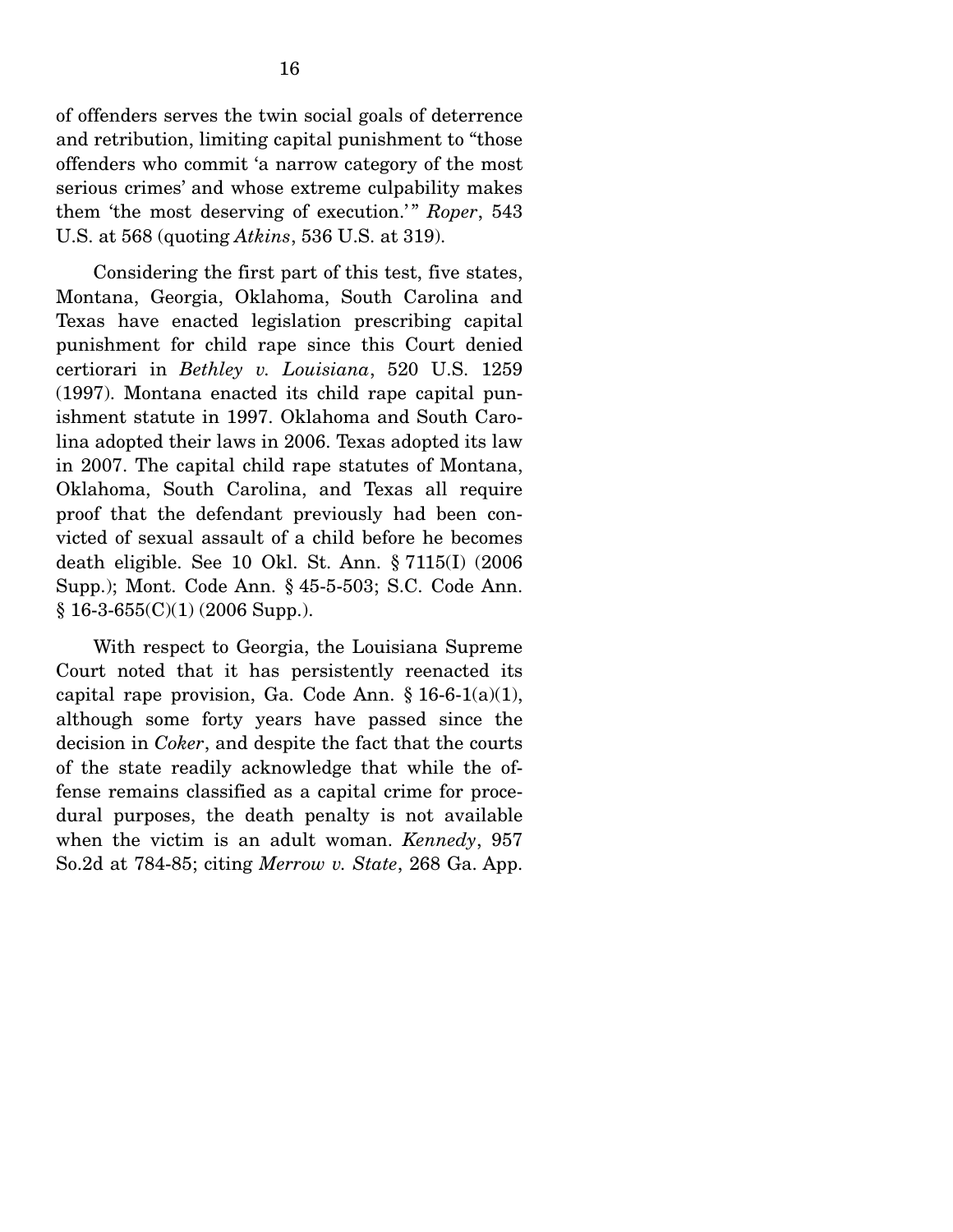47, 601 S.E.2d 428 (2004). In 1999, the Georgia legislature added subsection  $(1)(a)(2)$ , which proscribes the carnal knowledge of a female less than 10 years old as a capital offense.

 The Louisiana Supreme Court determined that it was also appropriate to consider the number of jurisdictions which provide capital punishments for nonhomicide crimes which are far less heinous than child rape.<sup>9</sup> This determination correctly recognizes the fact that the legislative enactments of these additional jurisdictions demonstrate that there is not a national consensus that the death penalty is disproportionate for non-homicide crimes. The Louisiana Supreme Court noted:

most [commentators] agree that the number of jurisdictions allowing the death penalty for non-homicide crimes at least doubled between 1993 and 1997. Kearns, 58 S.C. L. Rev. at 520, 521, and n. 110 (citing Meister, *supra* note 108, at 210-21 and Michael Mello, *Executing Rapists: A Reluctant Essay on the Ethics of Legal Scholarship,* 4 Wm. & Mary J. Women & L., 129, 160-61 (1997) (noting that in 1993, at least six states authorized death for non-homicide crimes, and by 1997, that number had grown to fourteen)).

<sup>9</sup> Relying upon this Court's characterization of rape as the ultimate violation of self, short of homicide, the Louisiana Supreme Court found child rape to be the most heinous of all non-homicide crimes. *Kennedy*, 957 So.2d at 785; citing *Coker*, *supra*, 433 U.S. at 597.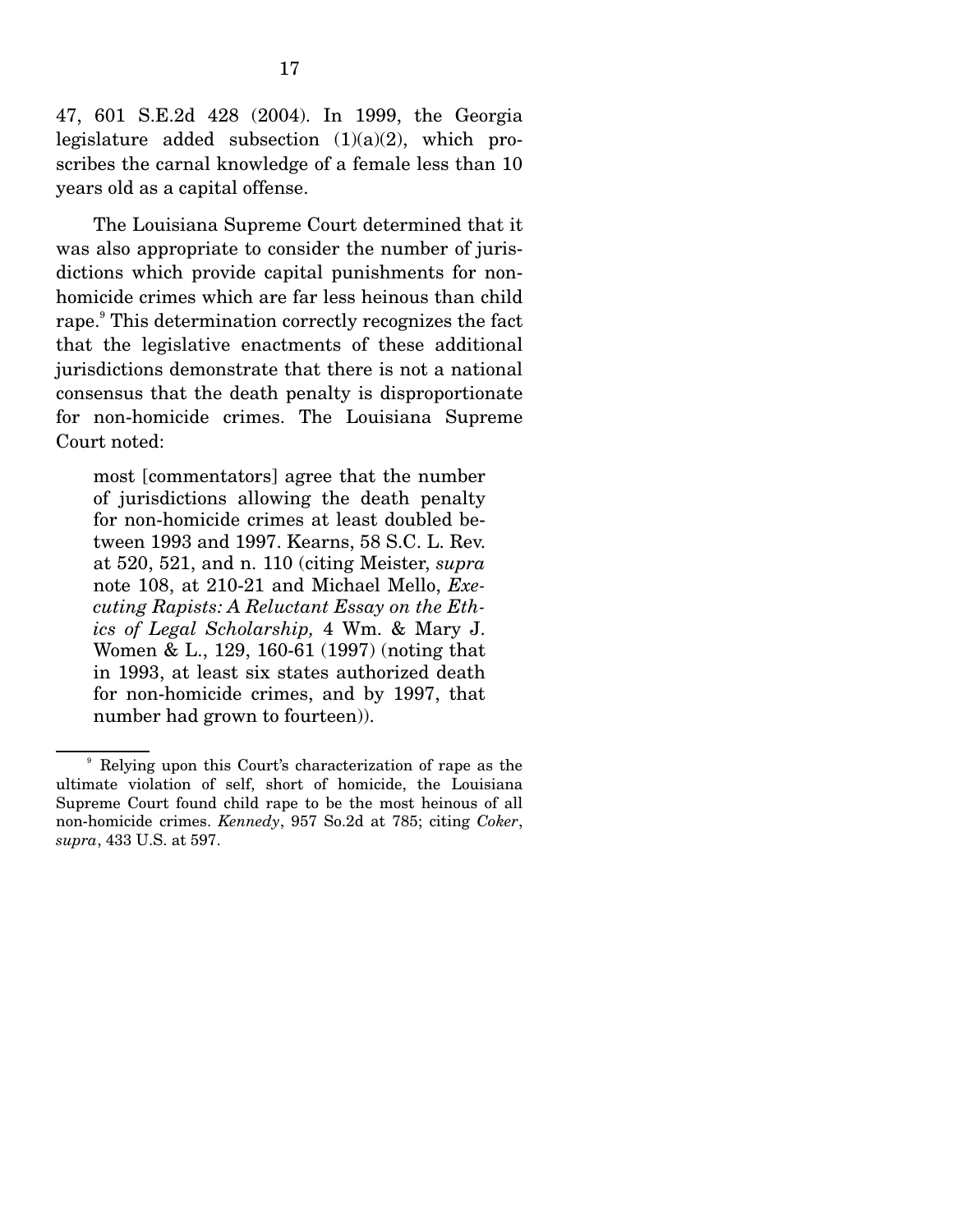*Kennedy,* 957 So.2d at 785-86. Conducting its own survey, the Louisiana Supreme Court found that approximately 38% of capital jurisdictions (15 out of 39, including federal) authorize some form of nonhomicide capital punishment:

Five provide capital punishment for child rape, as discussed above. Five more provide the death penalty for sui generis extraordinary crimes against the government, *i.e.,* treason, espionage, aircraft piracy. *See* Ark. Code Ann. § 5-51-201 (Michie 1997); Cal. Penal Code § 37 (West 1999); Miss. Code Ann. §§ 97-7-67, 97-25-55 (West 2003); N.M. Stat. Ann. § 20-12-42 (Michie 1989); Wash. Rev. Code Ann. § 9.82.010 (West 2006 Supp.) [footnote omitted] Four states provide capital punishment for aggravated kidnapping offenses similar to Louisiana's (non-capital) crime of aggravated kidnapping in R.S.14:42. *See* Colo. Rev. Stat. Ann. § 18-3-301; Idaho Code, §§ 18-4502, 18-4504 (Michie 2000); Mont. Code Ann. 45-5-503 (West 2005); S.D. Codified Laws § 22-19-1 (Michie 1998).

Florida remains among the ranks of nonhomicide capital jurisdiction because of its sweeping drug laws which provide for capital punishment in extreme cases even when the offense does not result in the actual death of anyone. *See, e.g.* Fla. Stat. Ann. § 893.135(3) (West 2007 Supp.) (importation of 300 or more kilograms of cocaine into the state when the offender "knows that the probable

. . .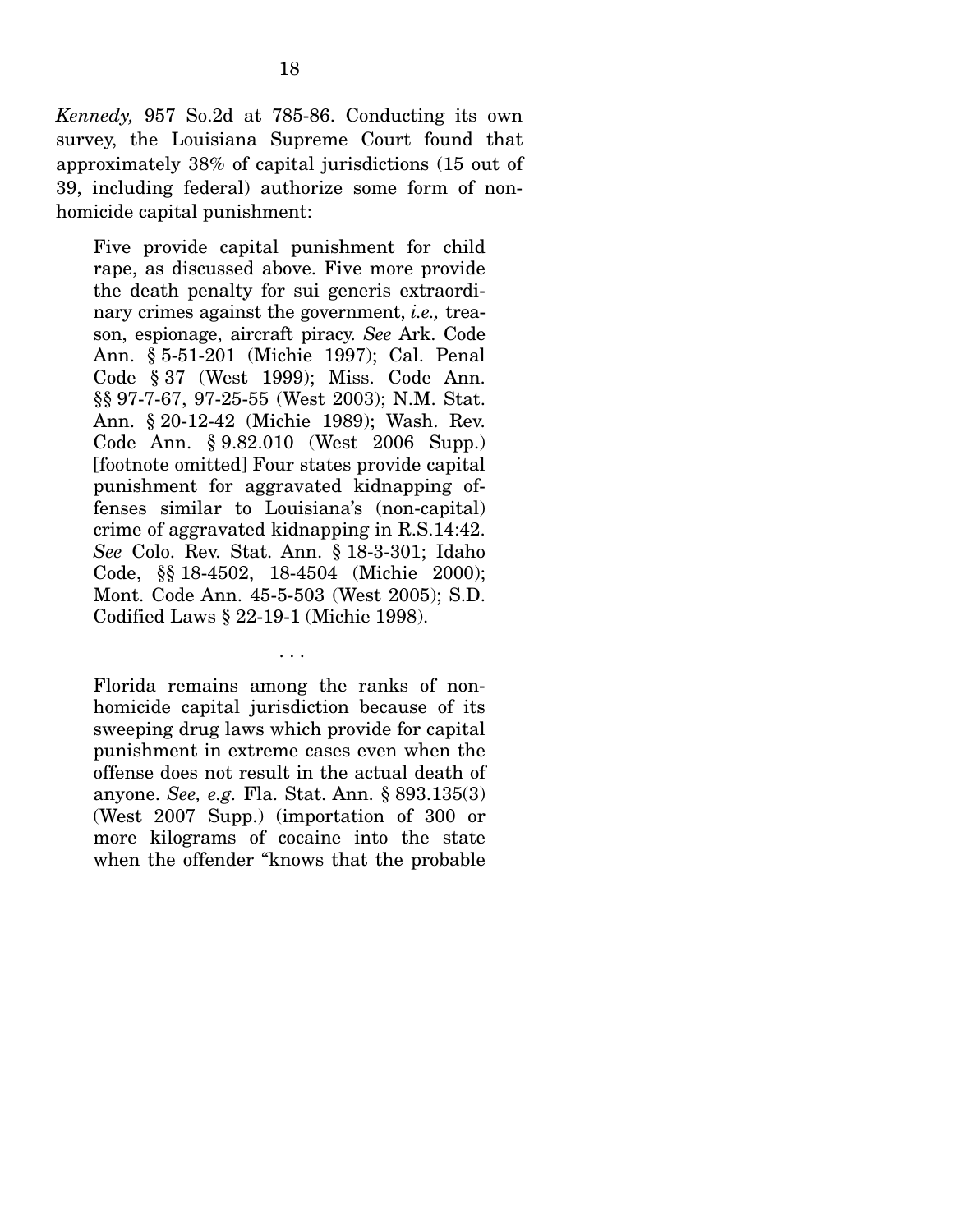result of such importation would be the death of any person"); *see also* Fla. Stat. Ann. § 921.142(1) ("The Legislature finds that trafficking in cocaine or opiates carries a grave risk of death or danger to the public; that a reckless disregard for human life is implicit in knowingly trafficking in cocaine or opiates; and that persons who traffic in cocaine or opiates may be determined by the trier of fact to have a culpable mental state of reckless indifference or disregard for human life."). Thus, 14 of the 38 states permitting capital punishment provide the death penalty for non-homicide crimes: Louisiana, Oklahoma, South Carolina, Georgia, Arkansas, California, Mississippi, New Mexico, Washington, Colorado, Idaho, Montana, South Dakota, and Florida.

At the federal level, of the 39 crimes carrying the death penalty, excluding the extraordinary crimes of treason and espionage, the overwhelming majority require the death of a person. However, 18 U.S.C.  $3591(b)(1)$  and 21 U.S.C. 848(e) combine to provide capital punishment for the kingpin of an extraordinarily large continuing criminal drug enterprise.

*State v. Kennedy*, 957 So.2d at 786-787. The Louisiana Supreme Court did not include Texas, which enacted its capital child rape statute in 2007, in the list of jurisdictions authorizing the death penalty for nonhomicide offenses. *See,* Tex. Pen. Code § 12.42 (2007 Supp.). Therefore, it now appears that approximately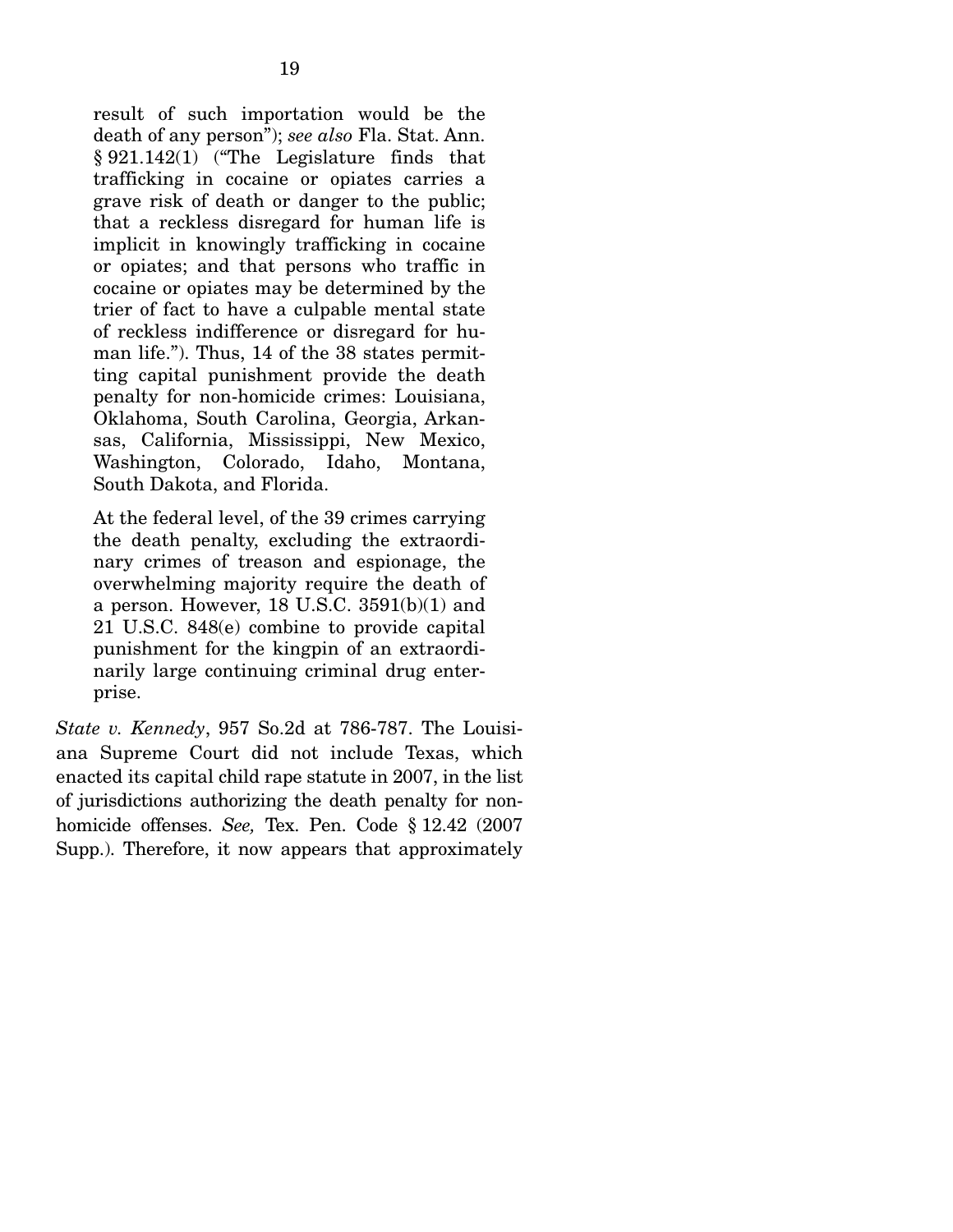41% of capital jurisdictions (15 out of 39, including federal) authorize the death penalty for non-homicide offenses.

 The trend toward capitalization of non-homicide crimes, child rape in particular, is significant. The Louisiana Supreme Court noted that this trend is more compelling than in *Roper*, wherein this court relied on five states abolishing the death penalty for juveniles after *Stanford* held that the death penalty for juveniles was constitutional. *Kennedy*, 957 So.2d at 788. In the instant case, six states have now enacted the death penalty for child rape after this Court held that the death penalty for rape of an adult woman was unconstitutional. Additionally, "it is likely that the ambiguity over whether *Coker* applies to all rape or just adult rape has left other states unsure of whether the death penalty for child rape is constitutional." *Kennedy,* 957 So.2d at 788.

 Of significance, the respondent contends that the fact that the petitioner is the first to be sentenced to death under the existing child rape statutes does not indicate that juries are unwilling to return death sentences for convicted child rapists. Three of the jurisdictions at issue, South Carolina, Oklahoma, and Texas, have only enacted their legislation within the past two years. When one considers the fact that extensive pre-trial litigation in the instant case resulted in a delay of more than five years from petitioner's indictment on May 7, 1998, to his conviction in August of 2003, it is not surprising that death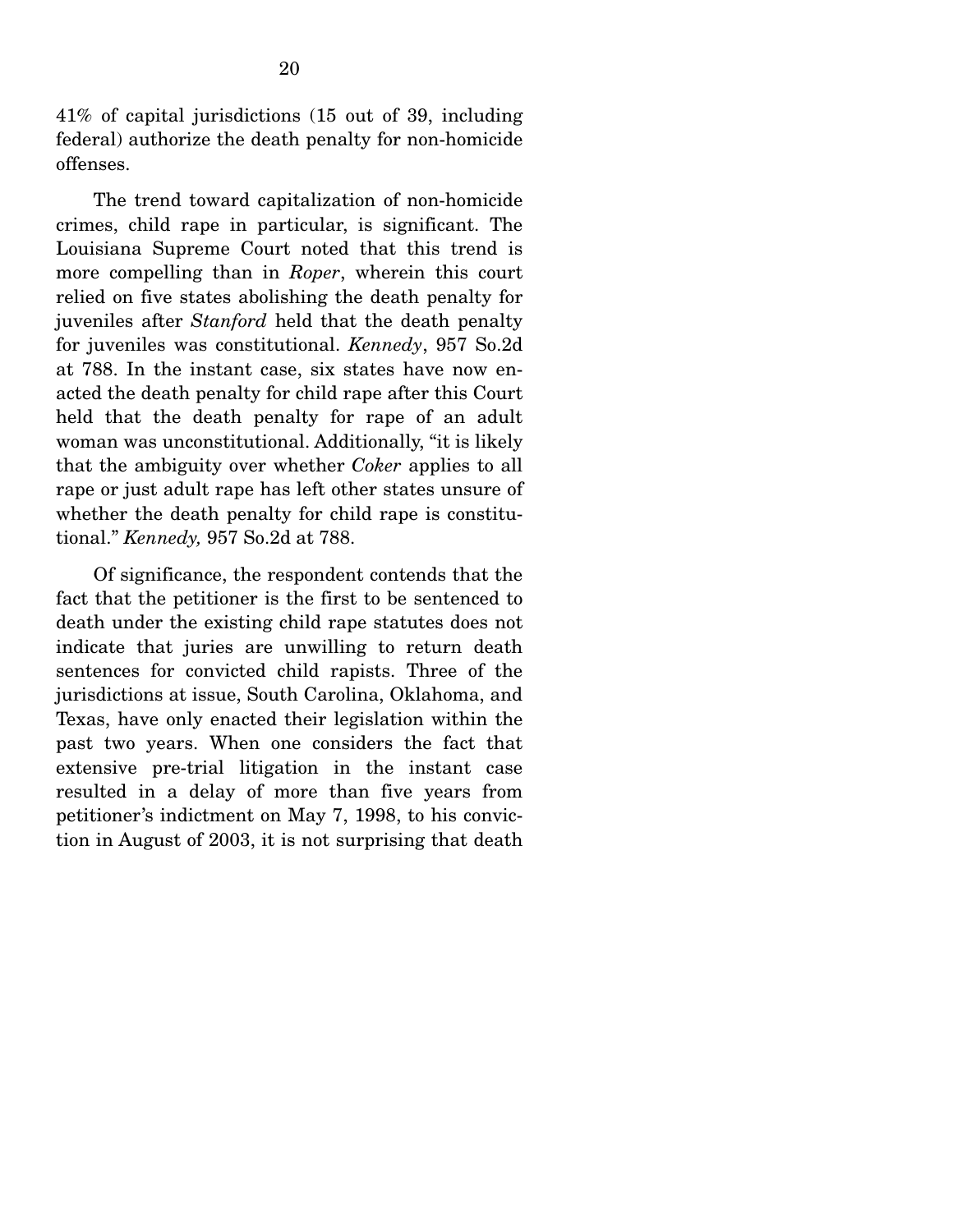sentences have not yet been returned in these jurisdictions.

 Considering the second prong of the test, the Louisiana Supreme Court concluded that the death penalty was not a disproportionate penalty for the rape of a child under twelve:

Rape of a child under the age of twelve years of age is like no other crime. Since children cannot protect themselves, the State is given the responsibility to protect them. Children are a class of people that need special protection; they are particularly vulnerable since they are not mature enough nor capable of defending themselves. A "maturing society," through its legislature has recognized the degradation and devastation of child rape, and the permeation of harm resulting to victims of rape in this age category. The damage a child suffers as a result of rape is devastating to the child as well as to the community.

*Kennedy*, 957 So.2d at 789. The Louisiana Supreme Court further noted that the harm inflicted upon a child when raped is tremendous, that sex offenses against children cause untold psychological harm not only to the victim but also to generations to come, and that aggravated rape inflicts mental and psychological damage to its victims and undermines the community sense of security. *Kennedy*, 957 So.2d at 789, fn. 39.

 Moreover, child rapists as a class of offenders, share no common characteristics tending to mitigate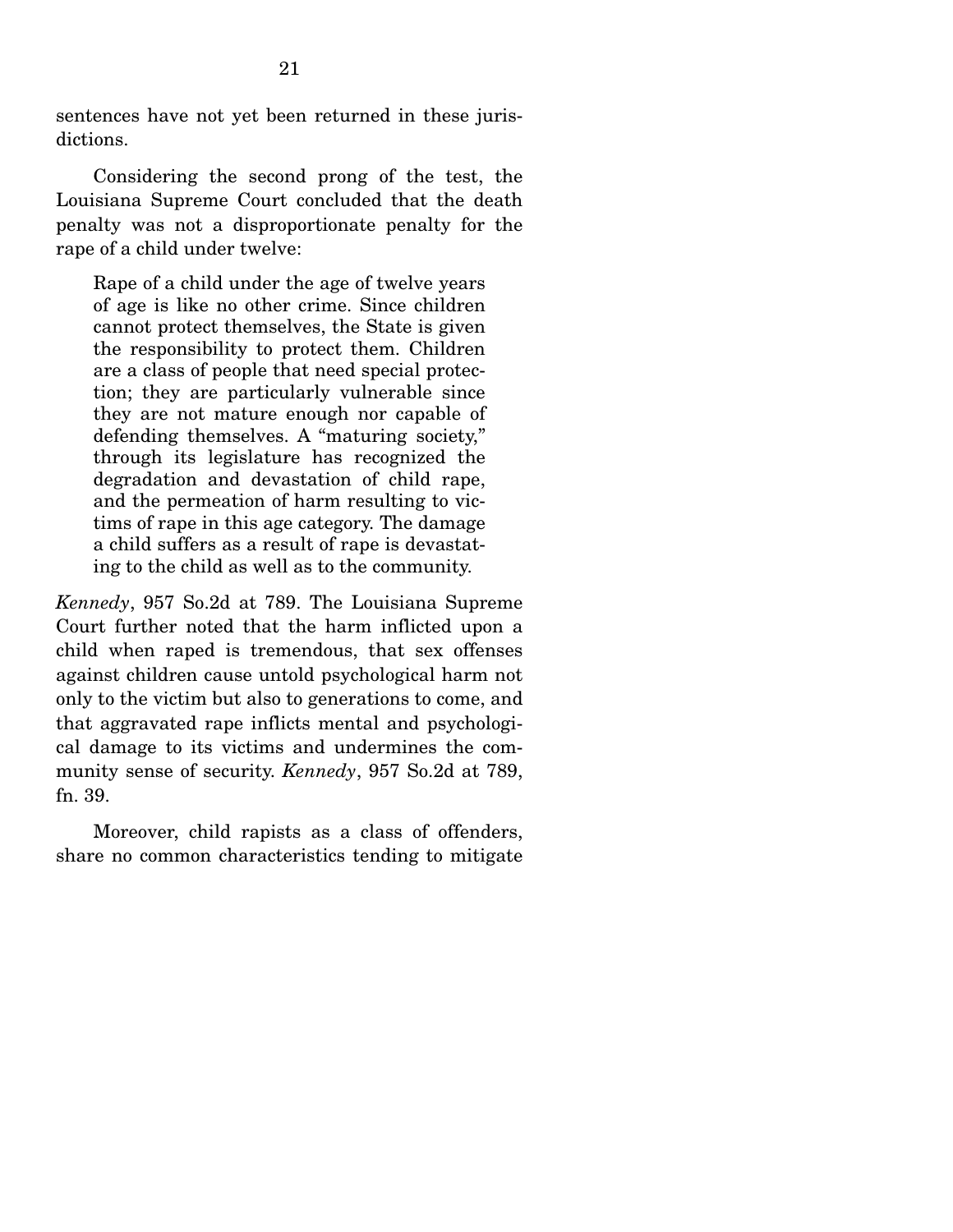the moral culpability of their crimes. Execution of child rapists will serve the goals of deterrence and retribution as well as the execution of first-degree murderers. *Kennedy*, 957 So.2d at 789.

 Respondent submits that the Louisiana Supreme Court correctly found that the death penalty is not excessive punishment for the rape of a child, and that certiorari should be denied on this basis.

### **II. Louisiana's Capital Rape Statute Genuinely Narrows the Class of Offenders Eligible for the Death Penalty.**

 Petitioner argues that even if this Court determines that death is a permissible punishment for the rape of a child under certain circumstances, Louisiana's capital rape statute fails to genuinely narrow the class of offenders eligible for the death penalty. This claim has no merit.

 In order to avoid arbitrary and capricious imposition of the death penalty, the sentencing jury's discretion must be suitably directed and limited. *Gregg v. Georgia*, 428 U.S. 153, 189, 92 S.Ct. 2909, 2932-2933, 49 L.Ed.2d 859 (1976). The capital sentencing scheme must narrow the class of persons eligible for the death penalty. The narrowing can be done in one of two ways: (1) the legislature may itself narrow the definition of capital offenses, or (2) the legislature may broadly define capital offenses and provide for narrowing by jury findings of aggravating circumstances at the penalty phase. *State v. Wilson,* 96-1392 (La.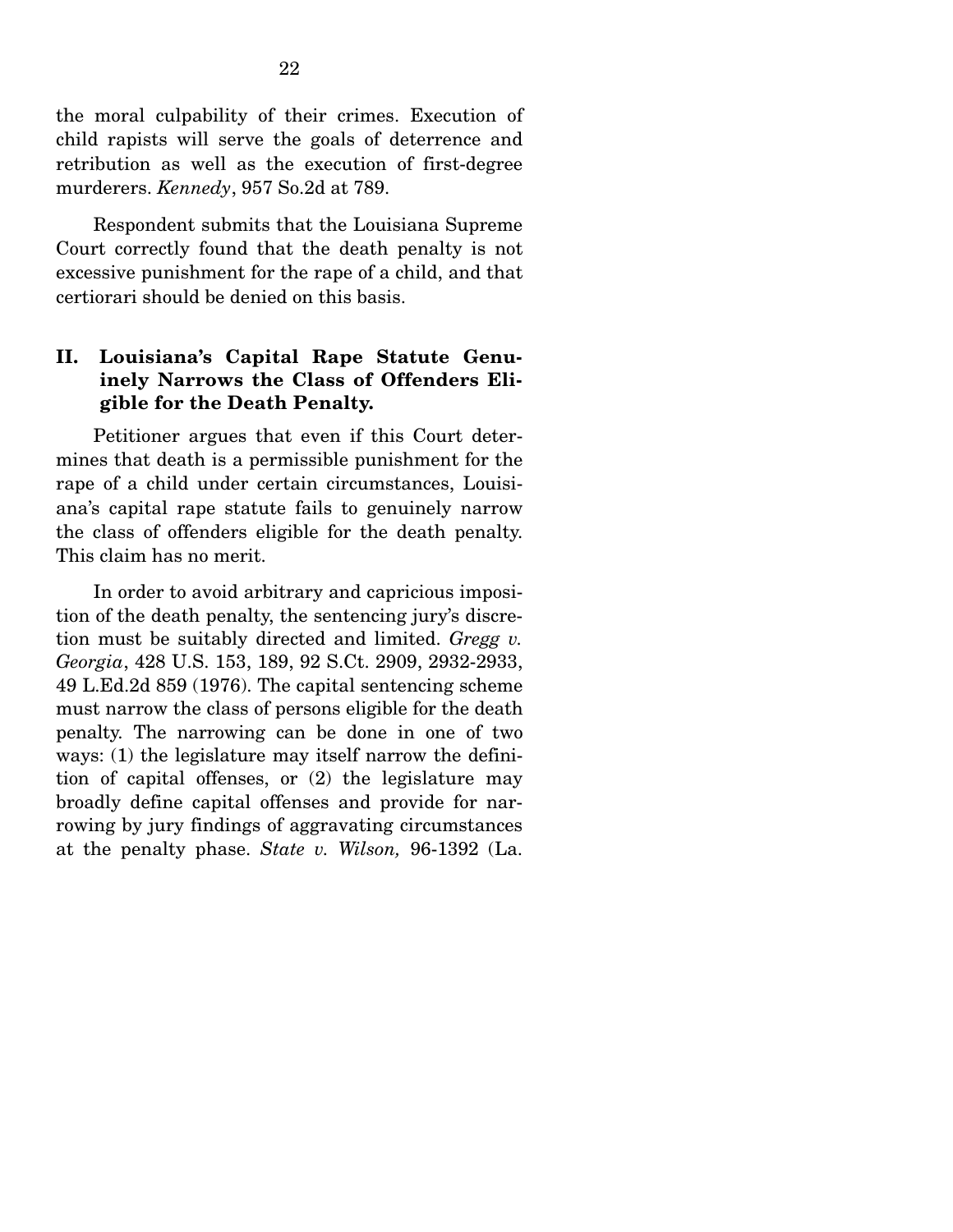12/13/96), 685 So.2d 1063, 1070-71, citing *Lowenfield v. Phelps,* 484 U.S. 231, 108 S.Ct. 546, 98 L.Ed.2d 568 (1988). Louisiana has chosen the first method. The legislature has narrowly defined the offenses which are punished by death, therefore the "narrowing function" is performed by the jury at the guilt phase when it finds the defendant guilty of the aggravated rape of a child under the age of twelve.

 Accordingly, this Court found in *Lowenfield* that a sentence of death may validly rest upon a single aggravating circumstance under La. C.Cr.P. art. 905.4 that is a necessary element of the underlying offense of first degree murder under La. R.S. 14:30. *Lowenfield*, 484 U.S. at 246. While the scheme narrowed the class of eligible offenders at the guilt phase, the sentencing phase allowed for the consideration of mitigating circumstances and discretion. *Id.* This Court stated that "[t]he Constitution requires no more." *Id.*

 La. R.S. 14:42, as it read at the time of trial, defined aggravated rape as "a rape committed upon a person sixty-five years of age or older or where the anal, oral, or vaginal sexual intercourse is deemed to be without lawful consent of the victim because it is committed . . . [w]hen the victim is under the age of twelve....  $\cdot$ <sup>10</sup> When the victim is under the age of twelve, La. R.S. 14:42(D)(2) authorizes the death penalty. All other cases of aggravated rape are punishable by "life imprisonment at hard labor without

 $10$  La. R.S. 14:42(A)(4) was amended in 2003 to substitute thirteen years for twelve years.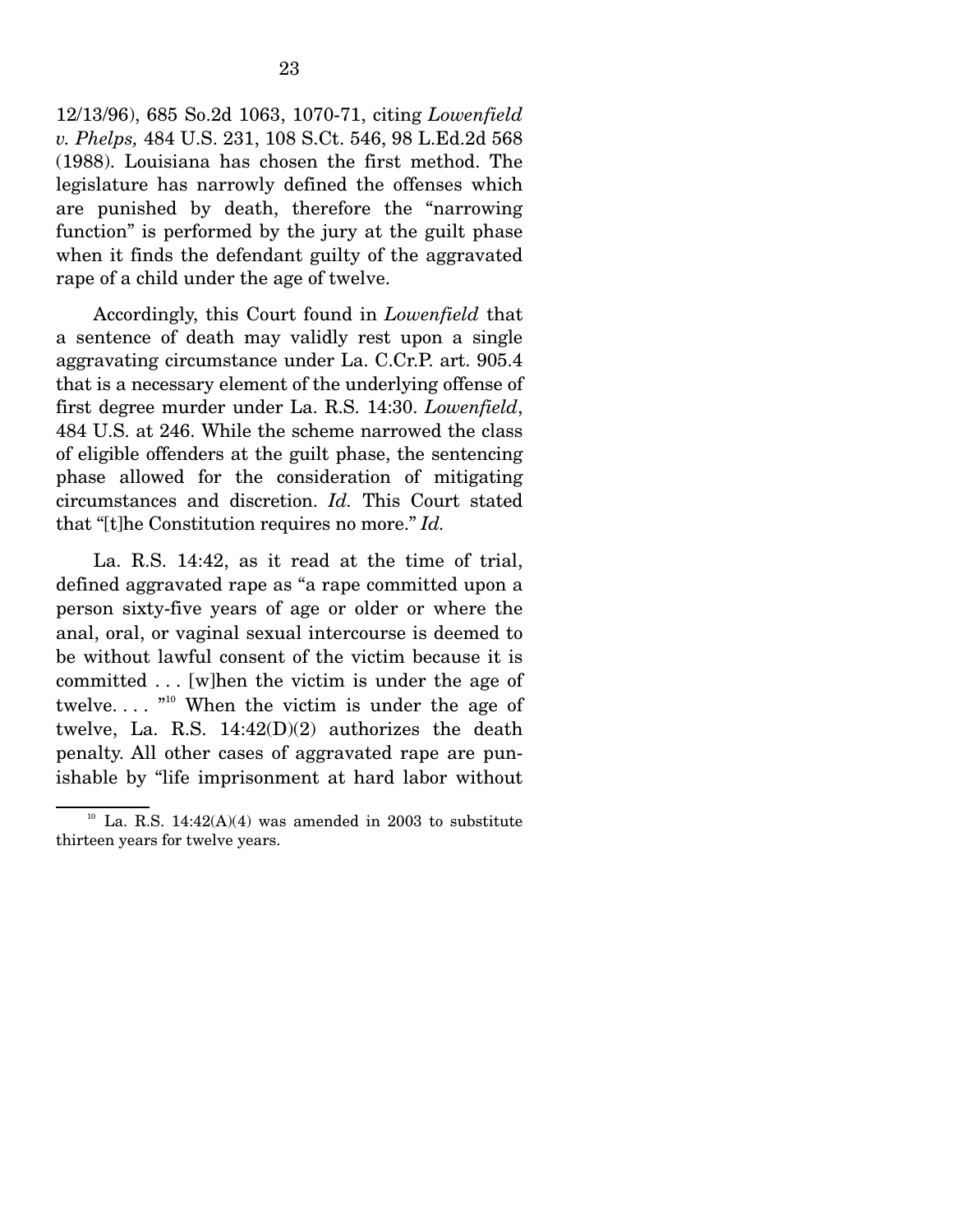benefit of parole, probation, or suspension of sentence." La. R.S. 14:42(D)(1).

La. C.Cr.P. art. 905.3 provides:

A sentence of death shall not be imposed unless the jury finds beyond a reasonable doubt that at least one statutory aggravating circumstance exists and, after consideration of any mitigating circumstances, determines that the sentence of death should be imposed. The court shall instruct the jury concerning all of the statutory mitigating circumstances. The court shall also instruct the jury concerning the statutory aggravating circumstances but may decline to instruct the jury on any aggravating circumstance not supported by evidence. The Court may provide the jury with a list of the mitigating and aggravating circumstances upon which the jury was instructed.

Included as aggravating circumstances are that "the offender was engaged in the perpetration or attempted perpetration of aggravated rape," and the "victim was under the age of twelve years . . . " La. C.Cr.P. art. 905.4(A)(1) and (10).

 Thus, certiorari should be denied because the Louisiana scheme genuinely narrows the class of death eligible rapists to those who rape young children under twelve, and then at the sentencing phase allows for the consideration of mitigating circumstances and the exercise of discretion.

 $\overbrace{\hspace{2.5cm}}$   $\overbrace{\hspace{2.5cm}}$